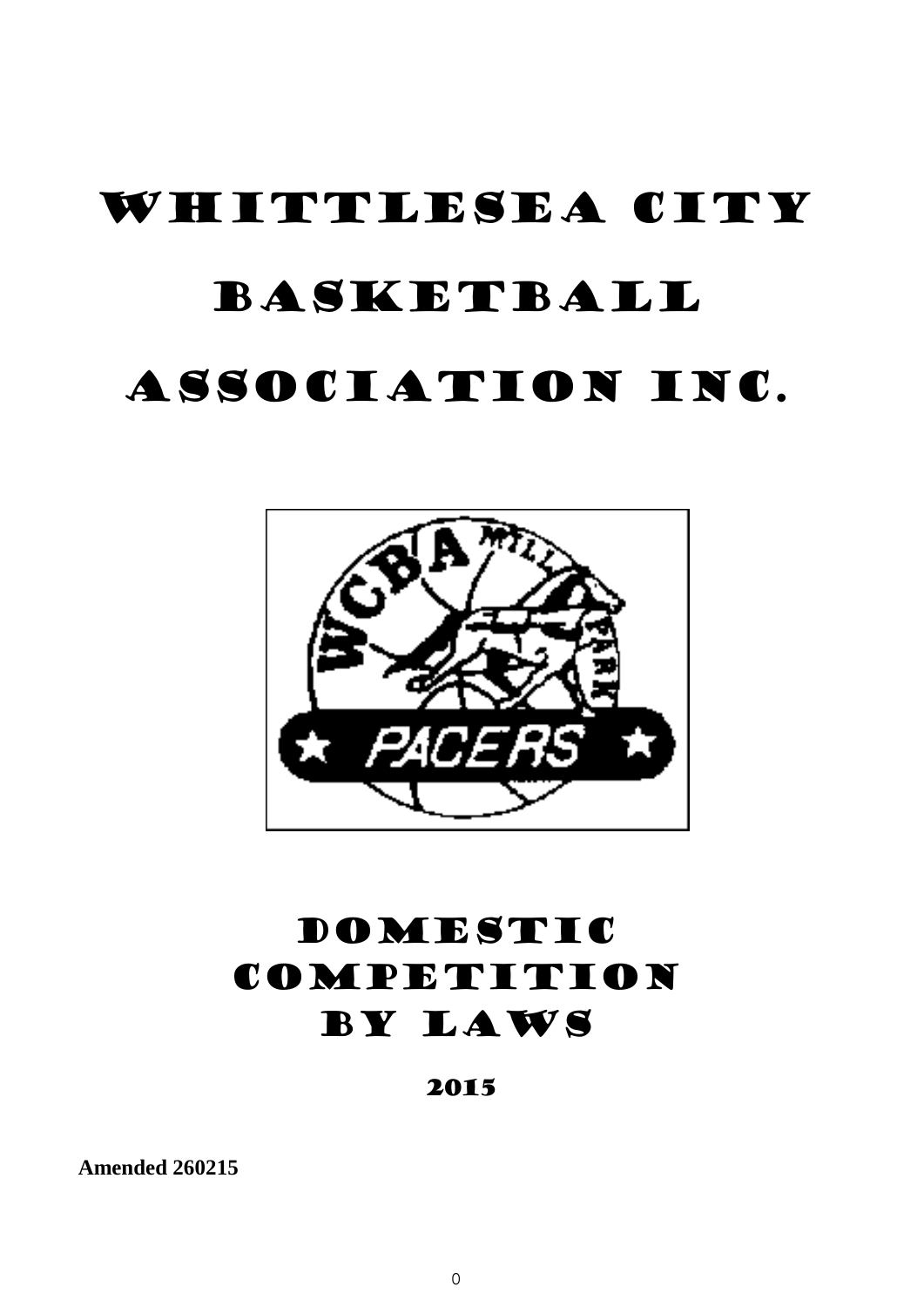# **INDEX**

# **BY LAW NO PAGE NO**

| 1.  | Introduction                                         | $\overline{2}$ |  |
|-----|------------------------------------------------------|----------------|--|
| 2.  | Registration                                         | 3              |  |
| 3.  | <b>Uniform Rules</b>                                 | $\overline{4}$ |  |
| 4.  | Walkovers                                            | 7              |  |
| 5.  | Scoring Rules – Electronic Scoring System/Scoresheet | 8              |  |
| 6.  | <b>Timing Rules</b>                                  |                |  |
| 7.  | Finals                                               | 12             |  |
| 8.  | <b>Junior Competition</b>                            | 14             |  |
| 9.  | <b>Senior Competition</b>                            | 19             |  |
| 10. | Seniors - Mixed                                      | 19             |  |
| 11. | Seniors - Veterans                                   | 21             |  |
| 12. | Tribunals                                            | 22             |  |
| 13. | <b>Player Movement</b>                               |                |  |
| 14. | Clearances                                           |                |  |
| 15. | Poaching                                             | 24             |  |
| 16. | Fingernails and Jewelry                              | 25             |  |
| 17. | <b>Blood Rule</b>                                    | 26             |  |
| 18. | Damage to Association Property/Venues                | 27             |  |
| 19. | Protests                                             | 28             |  |
| 20  | <b>Heat Policy</b>                                   | 29             |  |
| 21  | Working With Children Checks                         | 30             |  |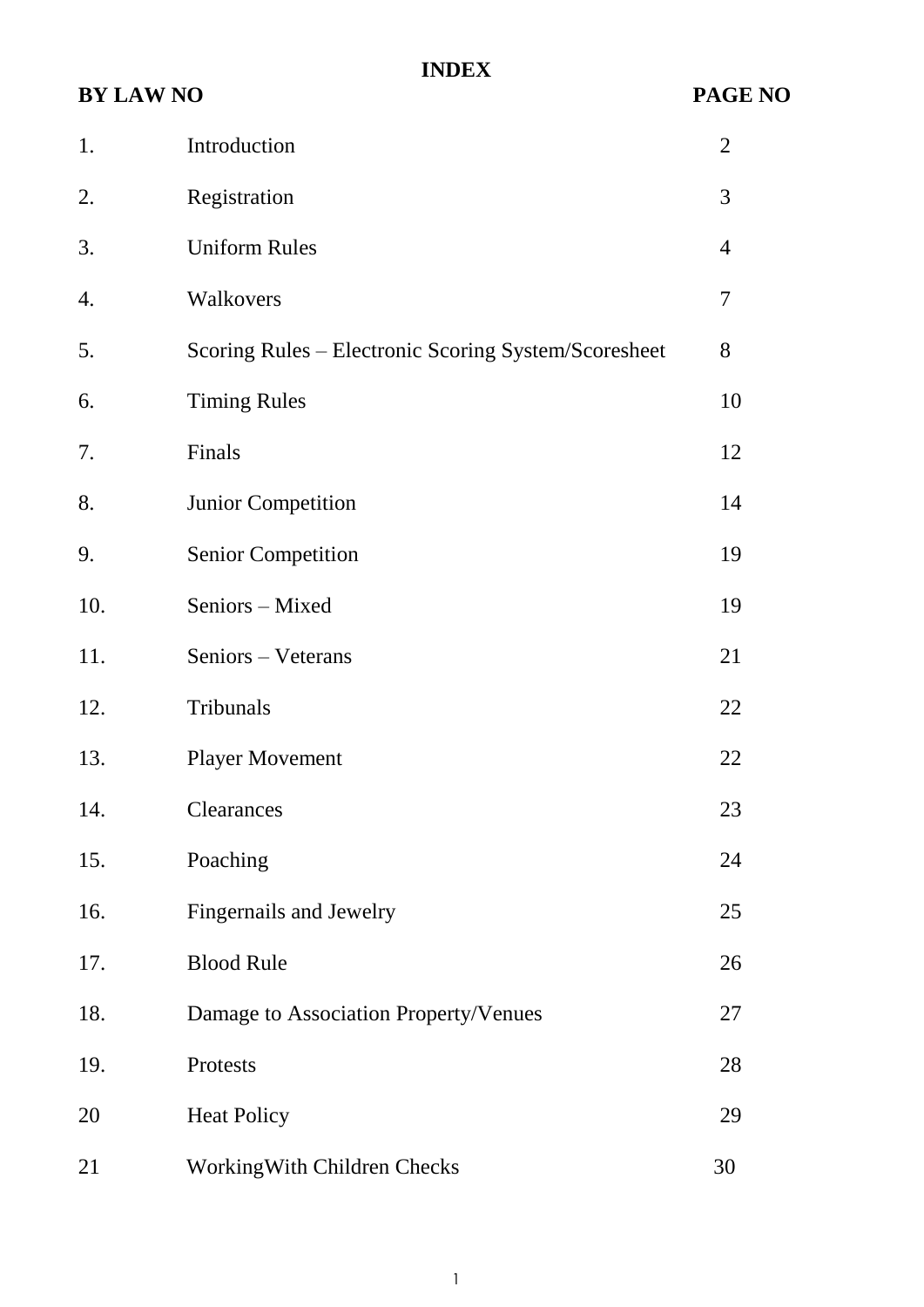# **BY LAW 1. INTRODUCTION**

Except where indicated, all By Laws are applicable to Junior, Senior, Premier League, Mixed and Veteran Domestic Competitions under the control of the Whittlesea City Basketball Association Inc.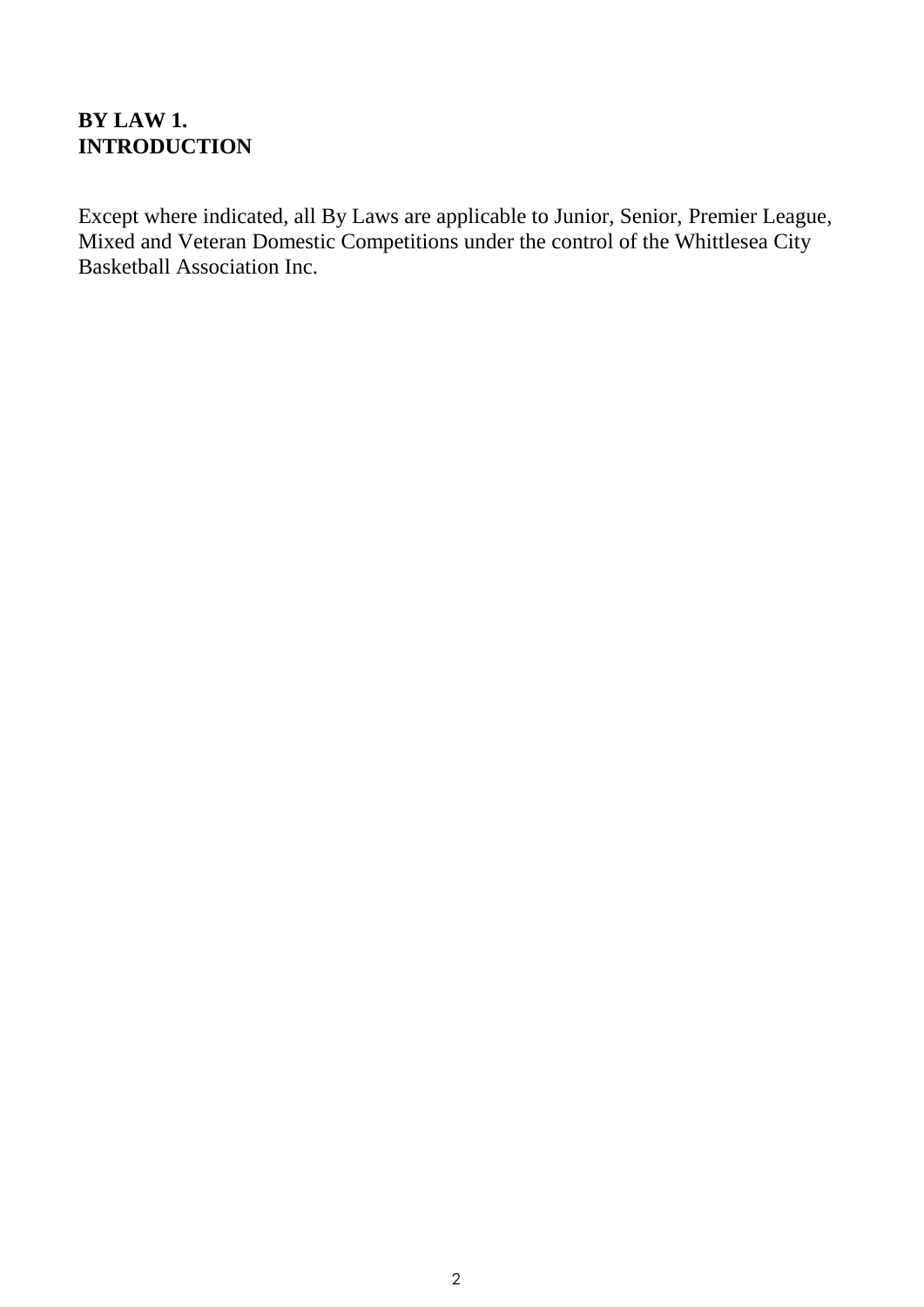# **BY LAW 2. REGISTRATION**

- a) Entry details must be lodged online, completed with **ALL** details by the notified closing date. Qualifications for finals will begin when the player is registered online with **ALL** details. The Association reserves the right to admit or reject entries as it sees fit. Full registration fee must be paid at the time of entering the team.
- b) New players must register either online through the website or on the scoring tablet at their first game. Where the electronic scoring system is not available and a scoresheet is provided their name, address, date of birth and signature must appear on the back of the scoresheet. Either of these processes must be done when a player plays their first game otherwise the team will be penalized in accordance with By Law 2c.
- c) Teams playing unregistered, unqualified, under age, or over aged player/s will be penalized all premiership points for each game in which that player/s participates.
- d) Where games are cancelled:-
	- (i) Due to extenuating and unforeseen circumstances (eg power failure, flood): the complete round will be cancelled if all teams in the grade are affected. However, if all teams in the grade are not affected, then those who have had their games cancelled will be awarded two premiership points each.
	- (ii) If a game is cancelled due to a fight, then the points will stand as per the score shown on the electronic scoring system at the time of cancellation. If a scoresheet is used the points count as per the scoresheet.
	- (iii) If a player has been injured and cannot be moved, the game will be cancelled and each team will be awarded two premiership points.

#### e) **Age Limits**

Refer individual competitions eg. Junior, Senior, Veterans, Mixed.

#### f) **Game Limits**

Refer individual competitions eg. Junior, Senior, Veterans, Mixed.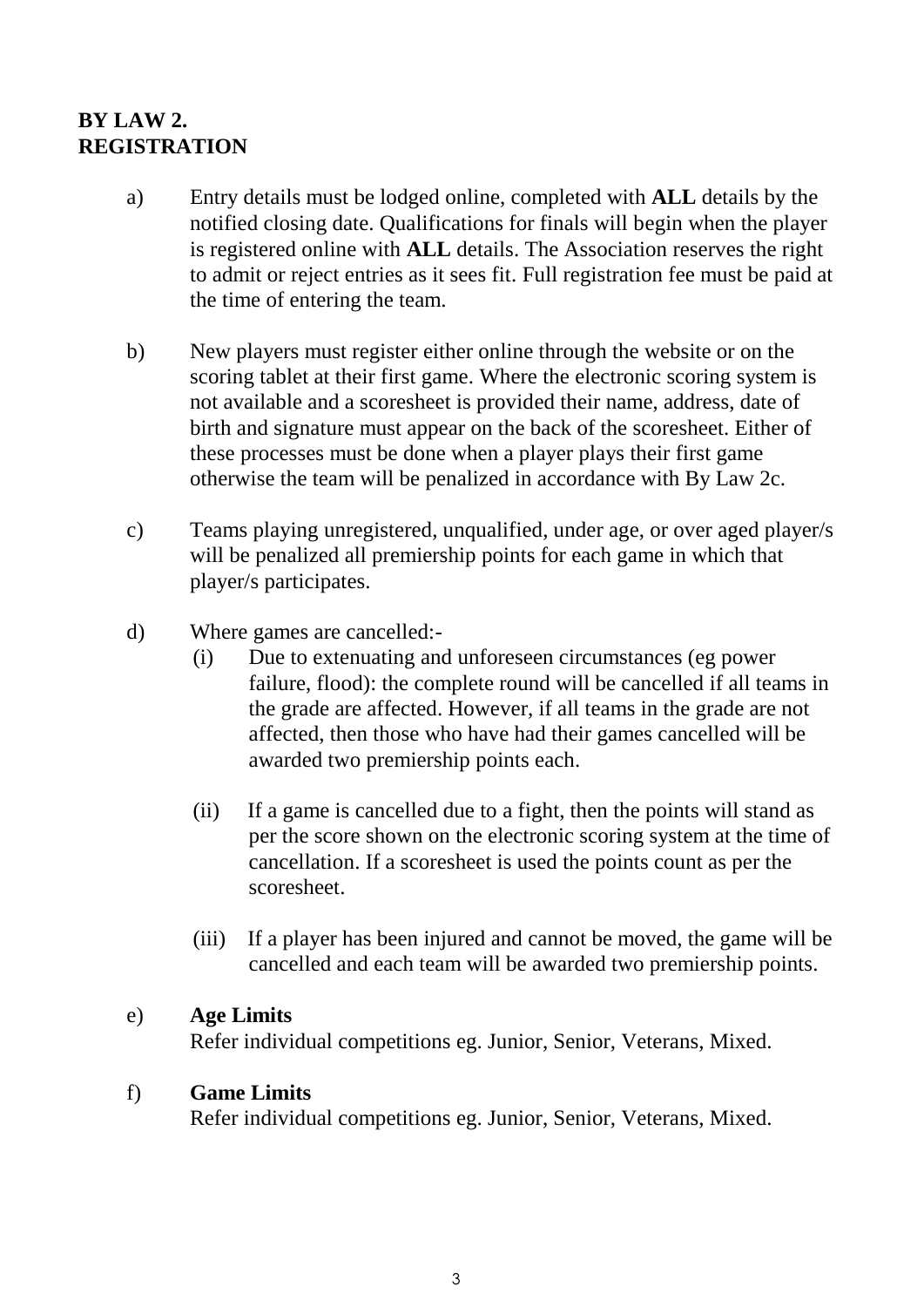- g) The grading, promotion and or relegation of teams will be at the discretion of the grading secretary and/or relevant committee.
- h) No new teams will be accepted into the competition after  $1/3^{rd}$ . of the season has been played, unless ratified with the relevant committee.

#### **Refer Juniors - By Law 8 a) additional to the above registration details**

#### **BY LAW 3 UNIFORM RULES** a) (i) **Shorts**

"*All shorts must be of the same dominate colour, front and back, but not necessarily the same colour as the top/singlet. Shorts must be above the level of the knees. Shorts with pockets and athletic shorts are not permitted. Bicycle shorts may be worn under correct basketball shorts but must be the same basic colour as the shorts*".

The clarification of this By-Law is with respect to "athletic shorts". Athletic shorts are to be defined as *any shorts of any material that contains a split up the side*. Appropriate basketball shorts should be mainly of uniform length around each leg. This means that, *regardless of the length* of the basketball shorts, they should remain that same length around the entire leg. If there is a major difference in the length at the side of the shorts, these are deemed to be athletic shorts and not permitted for use in any WCBA run competition.

The only *restriction on the length* of the shorts is that they are *not to go beyond the length of the knee*.



Same length around leg!



Not of same length around leg



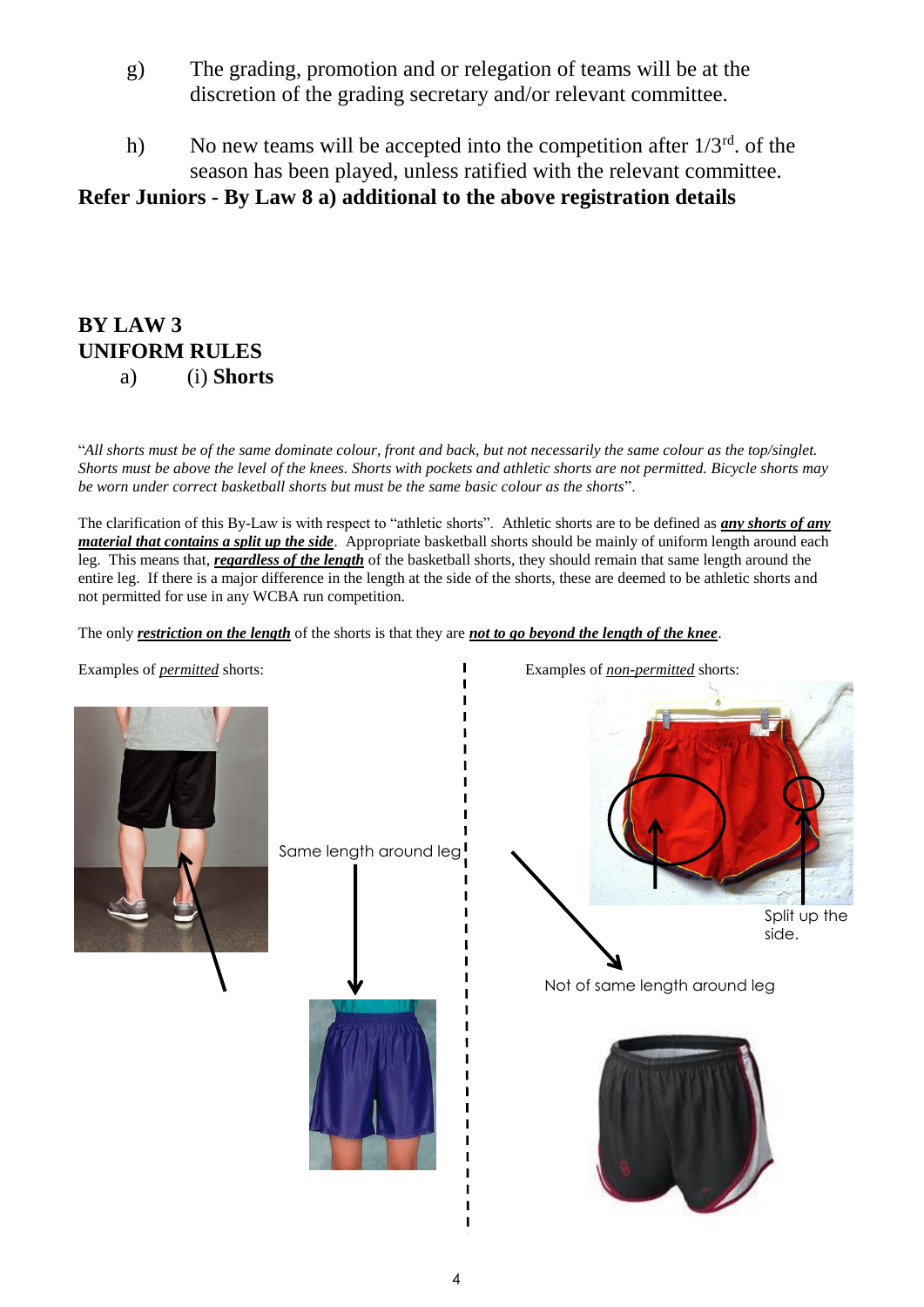(ii) Tracksuit pants (no pockets allowed) may be worn upon presentation of a medical certificate and authorization given by the relevant committee.

- b) **Singlets/Tops**
	- (i) Teams must play in correct singlets/tops by the end of the fourth week of the current competition. In extenuating circumstances, permission for and extension of time may be obtained from the relevant committee only.
		- (1) After the grading games singlets or tops and shorts must be exactly the same colour and style, front and back. All numbers must be the same size and colour contrasting to the singlets/top. No player shall take the court without a number. The penalty for incorrect uniform is loss of all Premiership points for that game and any subsequent game. Taped numbers are not permitted. Numbers 1-99 are

permitted. 0 and 00 are only permitted as blood singlets. Duplicate numbers are not permitted.

- (2) T-Shirts may not be worn underneath singlets/tops. The exception is with the under 8's and 10's, or others for medical reasons. The T-shirt must be the same basic colour as the singlet/top.
- (3) Sleeves/shooting sleeves are not permitted to be worn. Compression stockings may be worn provided they are of the same dominant colour as the teams shorts. If worn on the upper leg stocking must end above the knee. If for the lower leg it must start below the knee. No full length compression stockings are to be worn. If sleeves/shooting sleeves/compression stockings are to be worn for a medical reason than a medical certificate MUST be produced as proof for this.
- c) Game points for incorrect shorts will be recorded by the Referees at the request of the opposing team and included on the electronic scoring system/scoresheet by the Referees as soon as it is requested and not after entering the last 3 minutes of the game. Five points will be deducted for every incorrect pair of shorts. This By Law will take effect after the  $4<sup>th</sup>$ game.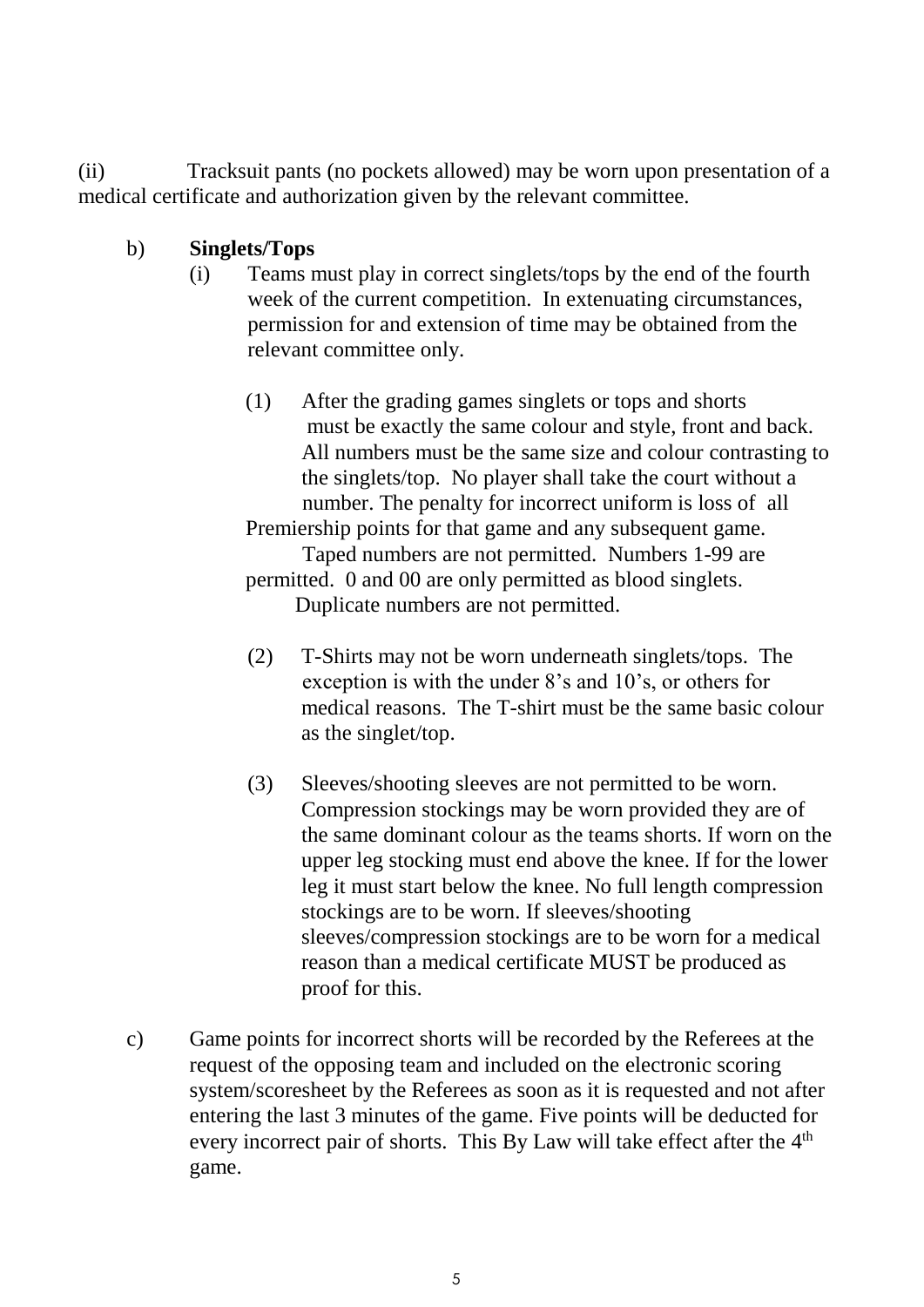No points will be deducted for incorrect singlets. Players with incorrect singlets cannot play. Replacement singlets may be the same base colour

NOTE: A game is terminated at the sounding of the final siren.

# d) **Colour Clashes**

- (i) When registering a new club, the secretary should notify the relevant committee of their colour to avoid a colour clash.
- (ii) In the event of a colour clash, the team to change singlets will be determined by the toss of a coin before the commencement of the game.

# **Refer to Junior By Laws re Colour Clash.**

e) Both male and female players must tuck their singlet/tops into their playing shorts if requested by an official.

# f) **Footwear**

- (i) Only basketball shoes with non marking soles should be worn on the court playing areas. At certain outer venues, coloured or dark soled runners (eg Blue, Red, Black, Green) are not permitted. Players who do not wear the correct sole runners will not be allowed to participate in the game.
- (ii) Players will not be permitted to take the court in socks, thongs, street shoes or bare feet.

# g**) Association/Club Uniforms**

- (i) Whittlesea City Basketball Association has ownership of colours and style of Whittlesea Representative Team ie: Pacers. These uniforms are not to be worn in any competition run by Basketball Victoria or any of its affiliated associations (including Whittlesea City Basketball Association) without approval of the Association.
- (ii) All clubs or teams must submit their proposed uniform colours and designs to Whittlesea City Basketball Association for approval prior to or at the time of registration of a team into any competition conducted by the Association. The Association will not approve a uniform which is so similar to an already approved uniform that is likely to cause confusion.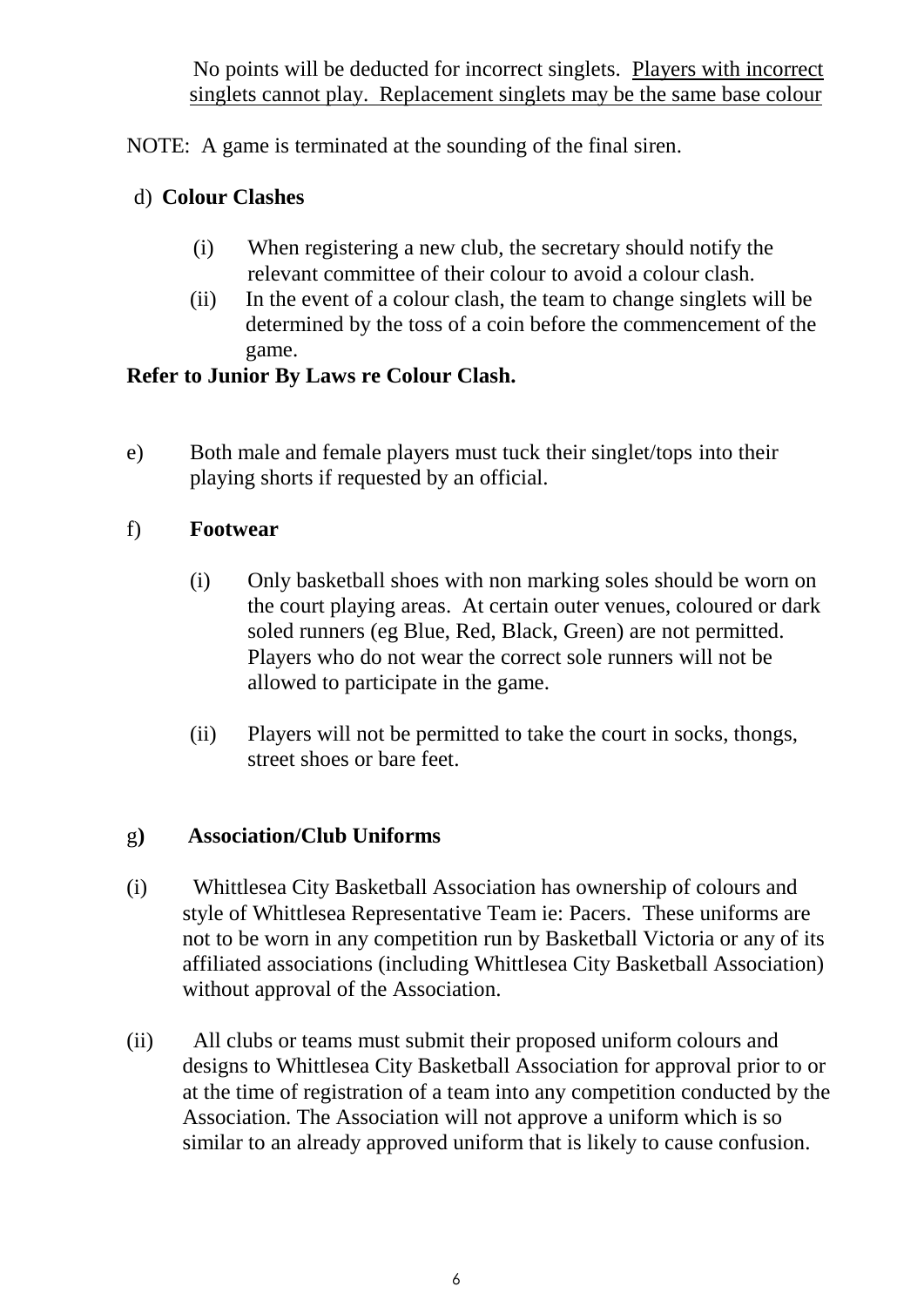(iii) Whittlesea City Basketball Association prohibits the wearing of another registered club's uniform in the Junior or Senior Domestic Competition without written approval from that club. Written approval must be handed in with the Registration Sheet.

# **BY LAW 4 WALKOVERS**

#### **a. Un-notified Walkover.**

- i. Should a team not give notice to a walkover as per Bylaw 4-b-i, then that team must pay a fee equal to double the current game fee charge unless referees are removed from the scheduled game and are not paid then teams are only to be charged a notified walkover fee. A team is permitted to have a maximum of two notified/unnotified walkovers in any one season. If a third walkover is given, the team can be disqualified from the competition depending on the circumstances. This is to be at the discretion of the Competition Administrator.
- ii. Members of both teams in attendance will be refunded door entry payments provided a "scratch match" has not been played and on the proviso that players/spectators leave the venue as soon as possible after the ten minute walkover period.
- iii. The team receiving the walkover will have their game payment refunded to them. The team giving the walkover will not have their game fee refunded.
- iv. Following up unpaid walkover fees is the responsibility of Stadium manager

#### b. **Notified Walkover**

- i. Notification must be given to the Stadium Manager/WCBA Association by 12pm midday of their scheduled game for Senior's and 6pm on the Friday night for Junior's prior to the scheduled time on the Saturday.
- ii Provided By Law 4-b-i is adhered to a notified walkover fee will be charged. The fee charged is determined by the current game fee.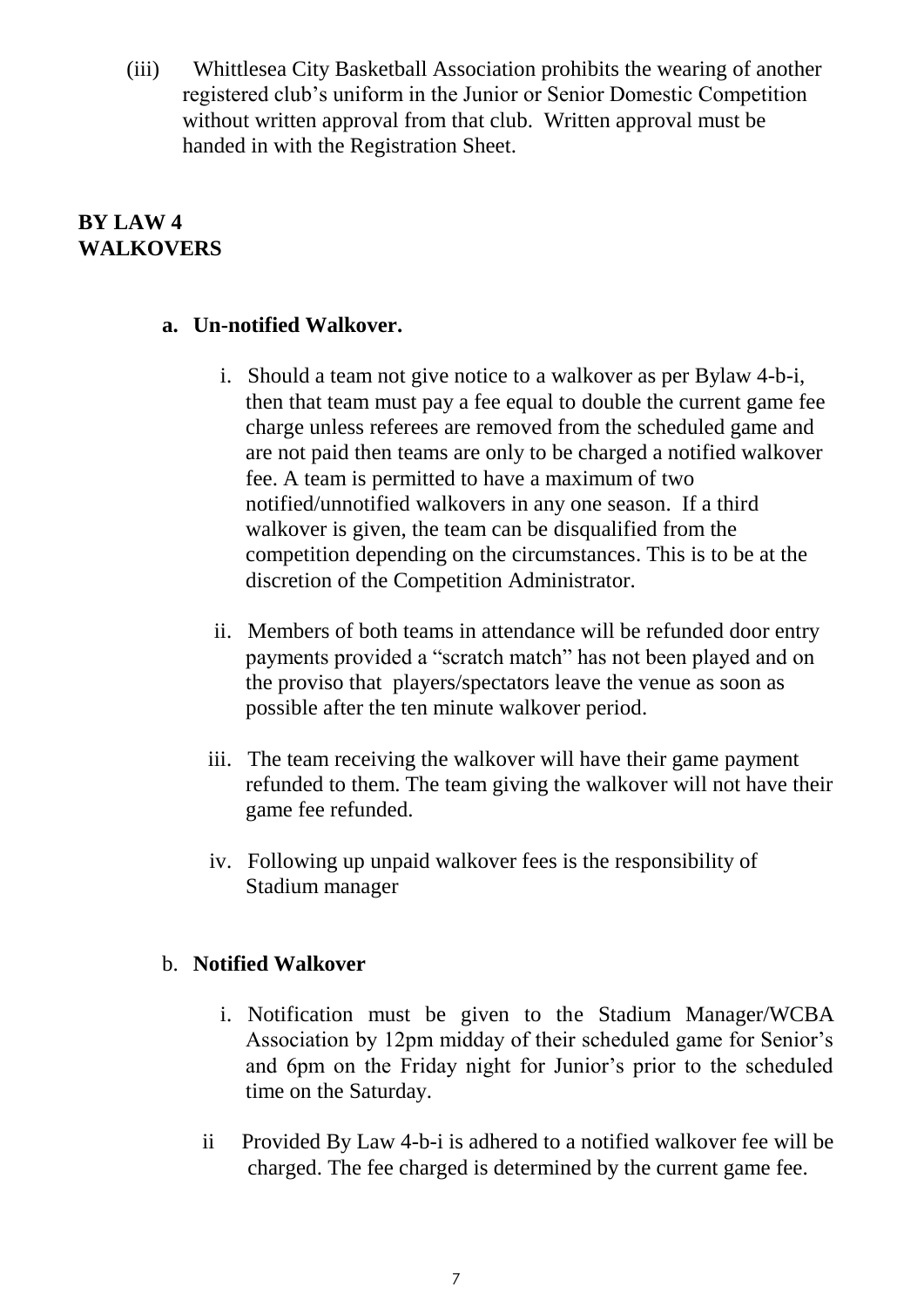- iii Following up unpaid walkover fees is the responsibility of Stadium Manager.
- **1 st and 2nd Walkover fees as per By Law 4 (a) or 4 (b) will be issued.**
- **3 rd Possible Walkover Disqualification from the competition(left to the discretion of the Competition administrator) and possible refusal of further admission from the Association. Players from disqualified teams will need to pay a portion of any outstanding walkover fine before joining another team.**

# **BY LAW 5 SCORING RULES - ELECTRONIC SCORING SYSTEM/SCORESHEET**

- a) Each team must pay their game fee prior to the commencement of each game. Failure to do so will result in loss of game points as per By Law 6 a).
- b) Both teams are responsible for accurately completing the electronic scoring system at the commencement of the game. If the electronic scoring system is faulty or not in use and a scoresheet is provided: both teams are responsible for accurately completing the scoresheet with all necessary details ie. Name of team, players, date, grade, level, and whether the game is mixed, men, women, girls or boys. It is the responsibility of teams to provide a competent scorer/timekeeper to use the electronic scoring system. Games will not be delayed to allow for scorers to receive education on its use. A maximum of ten players' names, per team can appear on the Scoresheet/Scoring System
- c) If any of the necessary details as in By Law 5 b), are omitted then the team will be penalized one premiership point.
- d) Names not entered correctly into the electronic scoring system or not considered legible on the scoresheet will not be counted towards qualifying players for finals.
- e) Names must be entered/written in full; ie Surname/Family name and First/Given name, Date of Birth, Address in full if entered on the electronic scoring system.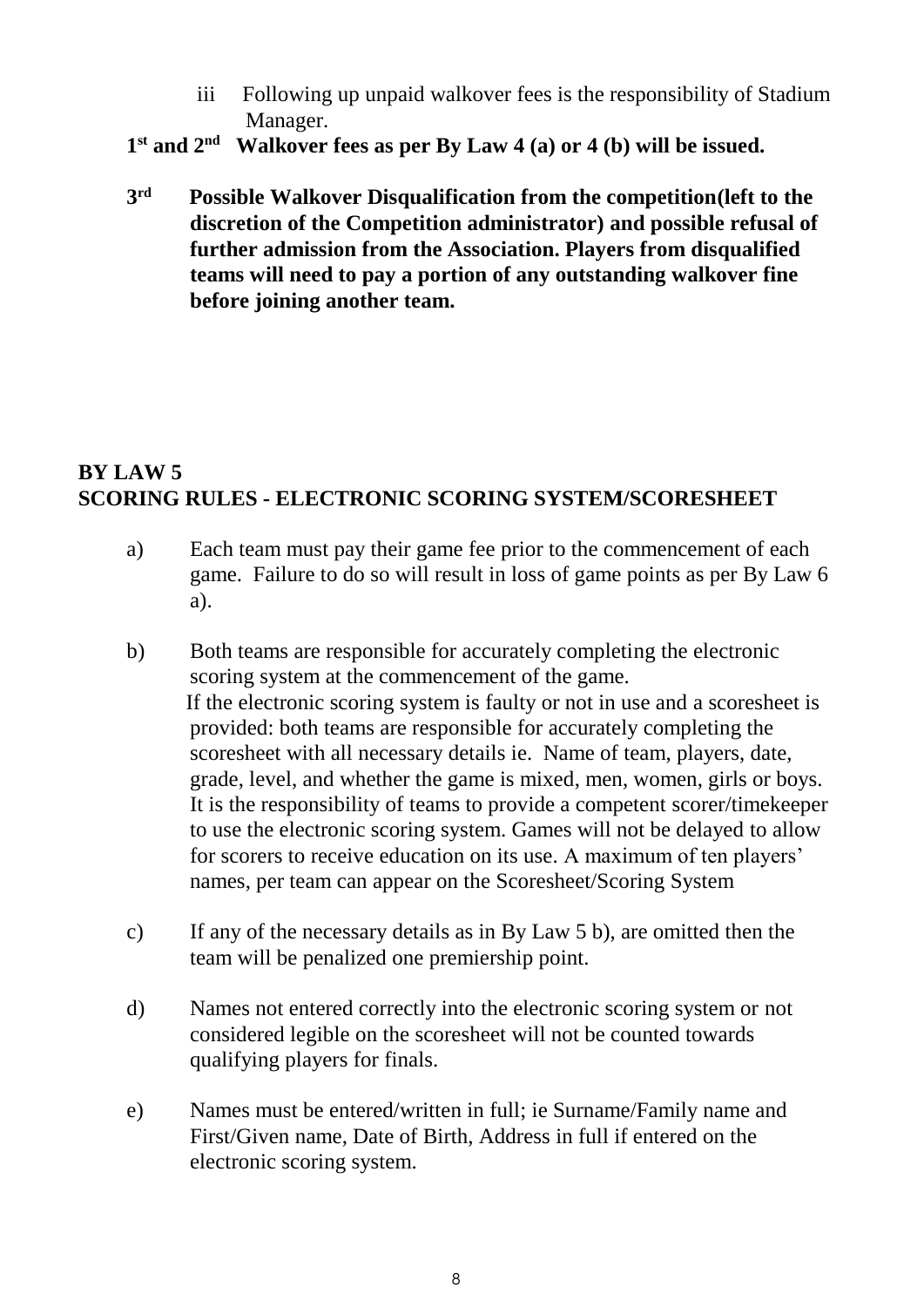f) Prior to the commencement of a match and throughout the whole game, each team must supply one competent scorer/timekeeper. Failure to do so, will result in four game points being awarded to the opposing team upon request. Game points must be claimed by the opposing team and included on the electronic scoring system/score sheet by the referees as soon as it is requested and not after entering the last 3 minutes of the game. (It would be unfair for a team to claim the 4 points when there is less than 3 minutes remaining on the game clock.)

#### **NOTE: A game is terminated at the sounding of the final siren**.

- g) Scorers are required to:
- Tick in only players that are there for the commencement of the game
- If any players on the tablet are ticked in and are not present at the commencement of the game then the person on the scoring tablet must remove the players – it is easy to add one player if they arrive in the first half. If you are the club representative on the score tablet then check that the opposition (in consultation with the opposition representative) only has ticked in players that are present at the game. It is now the scorer on the tablets responsibility to remove players not at the game, including the opposition's players.
- h) If neither team is represented on the score bench at the scheduled commencement time of the game, then the clock will start and the game will not commence until By Law 5 f) has been met. A walkover will not be registered, and door monies will not be refunded.
- i) In the event of players not allocated to a team at the scheduled start time of the game, the clock will start at the scheduled time. The penalty for not having the names on the electronic scoring system/scoresheet is 1 point per minute. Failure to have all players' names on the electronic scoring system/scoresheet within 10 minutes from the start of the game will result in a forfeit.

 The following penalty will apply and the offending team will be fined in accordance with By-Law 4A.

 No player can be added to the electronic scoring system/scoresheet or will be allowed to qualify once the Referee has signed off and prior to the commencement of the  $2<sup>nd</sup>$  half. During the finals series players that are not at games before the signing off of the scoring tablet/scoresheet(at half time) are to be removed by the scorer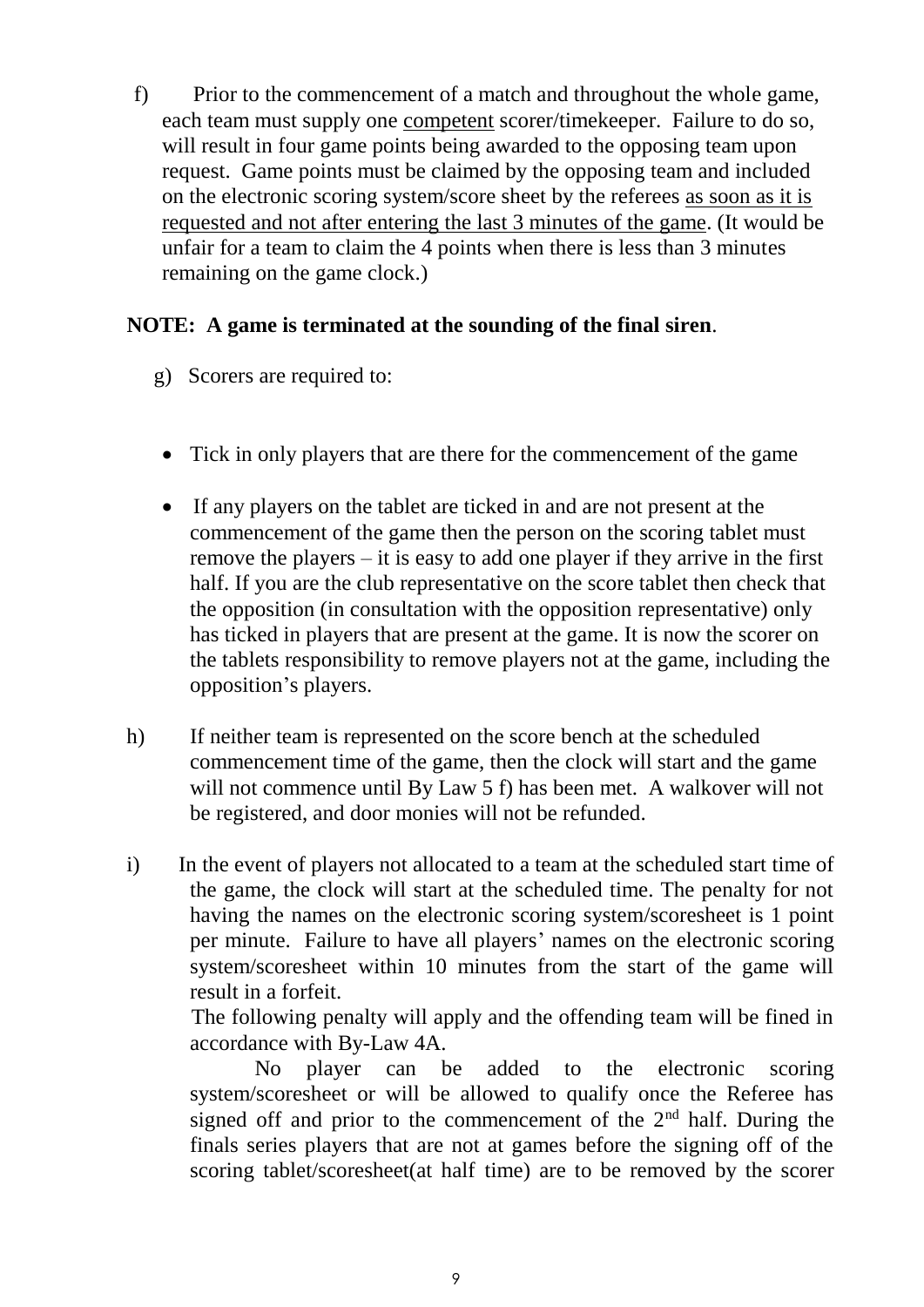from the scoring tablet/scoresheet even if they are qualified. Only those players present at the game and qualified are to remain on the scoring system/scoresheet. Any player that comes into the games during the finals series after scoring system/scoresheet has been signed off at halftime are not permitted to take the court.

#### j) **Premiership Points**

| Win | 3 points            | Bye      | 3 points         |
|-----|---------------------|----------|------------------|
|     | Draw                | 2 points | Walkover (given) |
|     | 0 points            |          | Loss 1 points    |
|     | Walkover (received) |          | 3 points         |

Walkover score will be  $20 - 0$  in favour of the team receiving the walkover.

k) Where a scoresheet is used it is the responsibility of the winning team to deposit the score sheet at the front desk. Failure to do so will result in the loss of two premiership points.

# **BY LAW 6 TIMING RULES**

- a) Late starting teams will be penalized one point per minute or part thereof. Ten minutes late start will constitute a walkover and the offending team will be fined in accordance with By Law 4a). Even if the electronic scoring system is not being used and a score sheet is and it has not been placed on the score bench due to non-payment, the referees will penalize the offending team in accordance with the above when the score sheet arrives; or at the expiration of ten minutes, declare a walkover.
- b) Where the electronic scoring system is to be used for the game, it is the responsibility of each team to ensure the game fee is paid before the commencement of the game. The clock will start at the scheduled start time, and will continue to run until such time as either/both teams have done so. If, during the game, the Referees are informed by the Supervisor or Stadium Management that a team/both teams have not paid the game fee, the Referees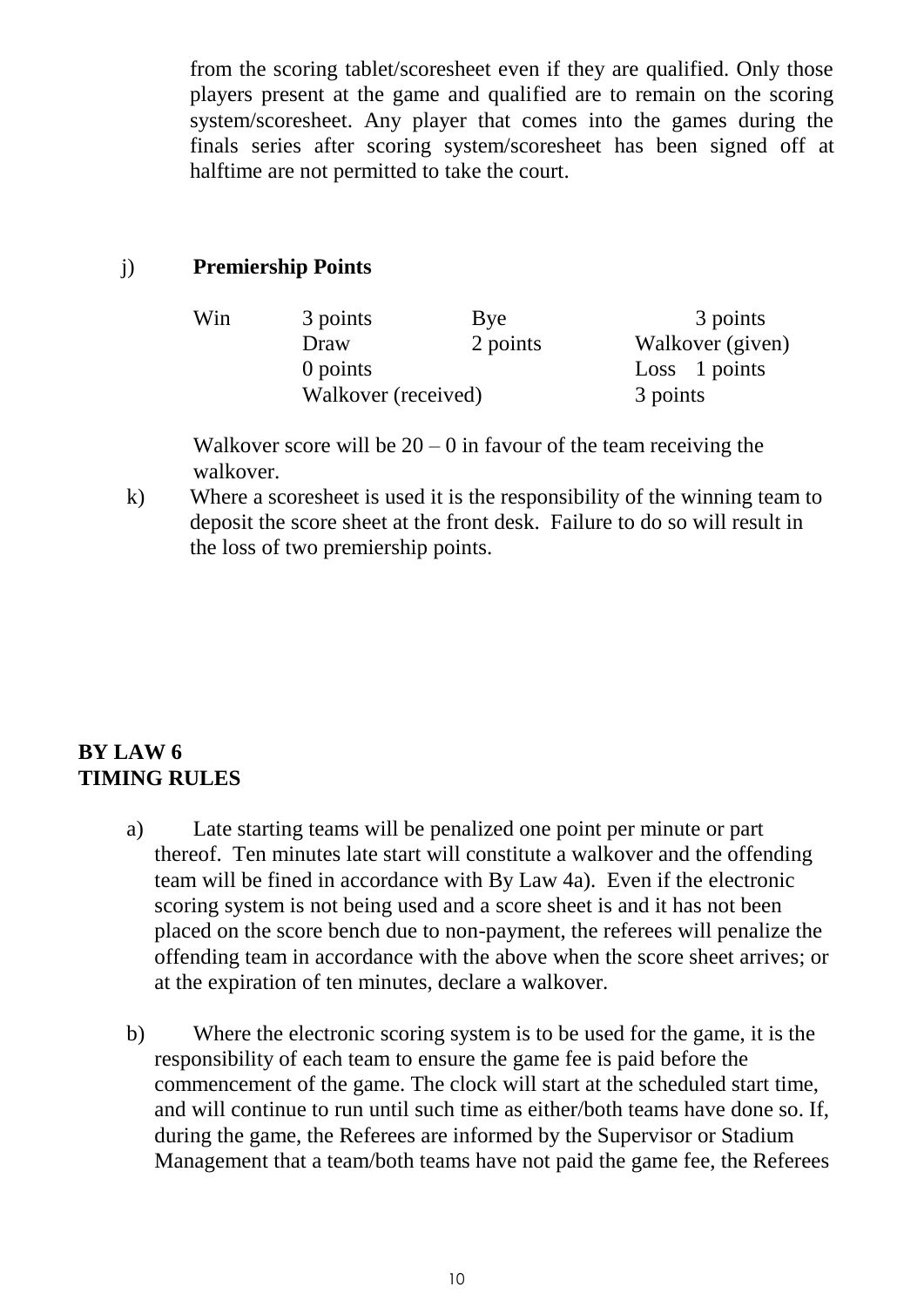are to stop game play until this has been resolved. However, the clock will continue to run. If a single team is at fault, the Referees are to award one game point to the opposition for every minute, or part thereof, which it takes for the issue to be resolved and game play to continue. Where both teams are at fault, neither teams are to be awarded game points and the clock will continue to run.

- c) If a scoresheet is being used and is paid by both teams and not on the scorebench for the commencement of the game; the clock will start and continue to run until such time as the scoresheet is placed on the scorebench. Neither team will receive any penalty points.
- d) Teams must have at least four players on the court before the game can commence. Teams that consistently have only four players may be investigated.

#### e) **45 minute schedule**

2 x 18 Minute Halves

One Time Out per team, per half. No Time Outs in last minute of First Half

Clock stops for last TWO (2) Minutes of second half on time outs, shooting fouls and substitutions.

#### f) **50 minute Schedule**

Clock stops on time outs during the last minute of the first half.

Clock stops on time outs, shooting fouls and substitutions in the last three minutes of the second half.

Teams are permitted two time outs per half.

Two minutes permitted for half time interval.

#### g) **60 minute Schedule (Finals)**

Clock stops on all time outs.

Clock stops on all whistles during the last minute of the first half, and all whistles in the last three minutes of the second half.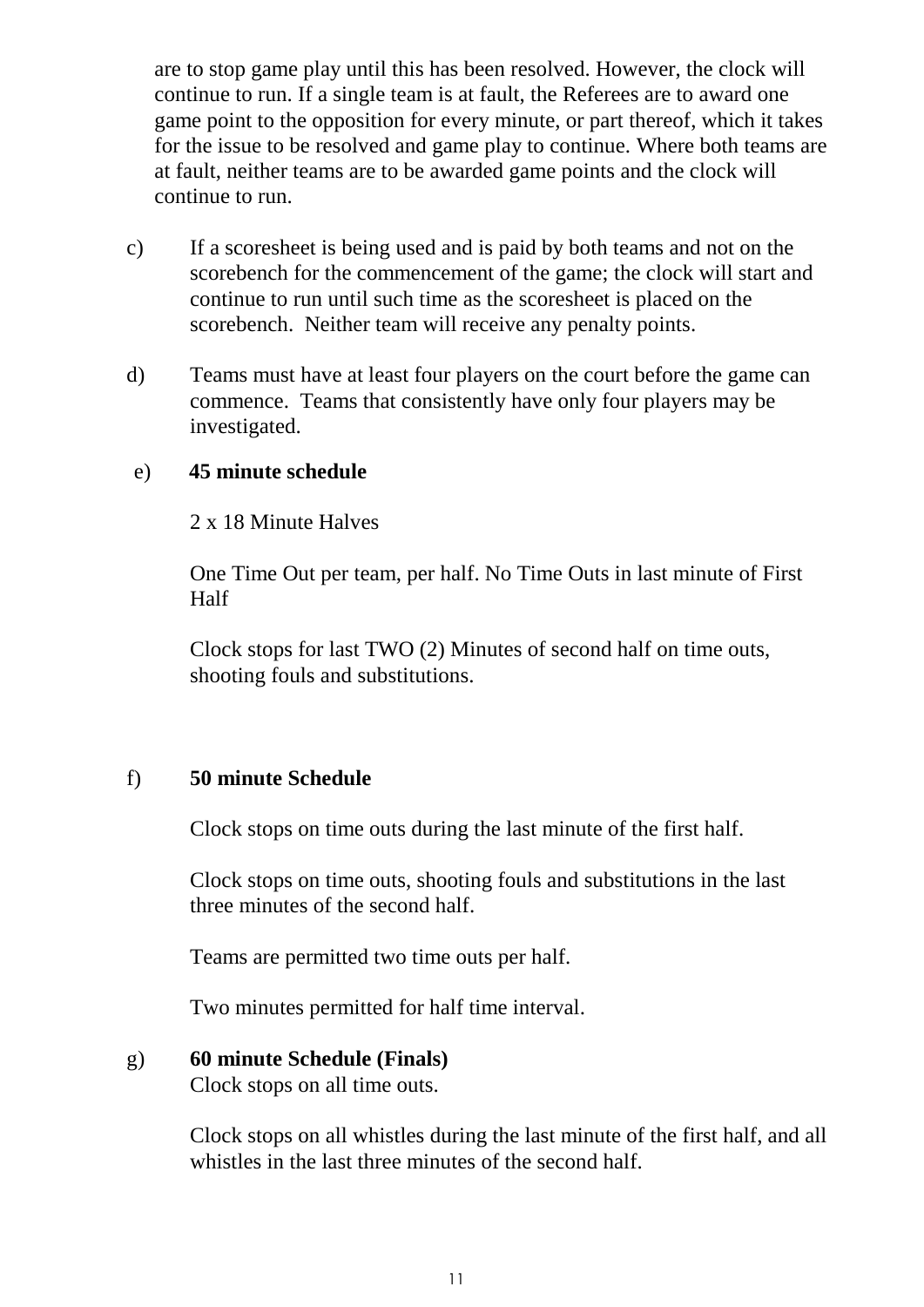Teams are permitted two time outs per half.

Three minutes permitted for half time interval.

#### h) **Premier League**

Each team will play 4 x 10 minute quarters.

Two minutes for quarter time and three/quarter time intervals.

Three minutes for half time intervals.

Two time outs per half per team.

Clock stops for all time outs.

Clock stops for all whistles during the last three minutes of the game.

A 24 second clock will operate throughout the game.

Before the game commences, four players per team are required to take the court.

#### i) **Drawn Games**

There will be no extra periods. A drawn result will be recognized except in finals where extra periods will be played.

# j) **Drawn Games (Finals)**

- (i) Extra periods will be five minutes, with each team permitted one time out per team. The clock will stop on all whistles in the last three minutes of each extra period. A three minute interval will be allowed between the end of normal playing time and the extra period.
- (ii) Teams will play a maximum of three extra periods to decide a winner. If there is no winning team at the end of the three extra periods another match will be scheduled.

# **BY LAW 7**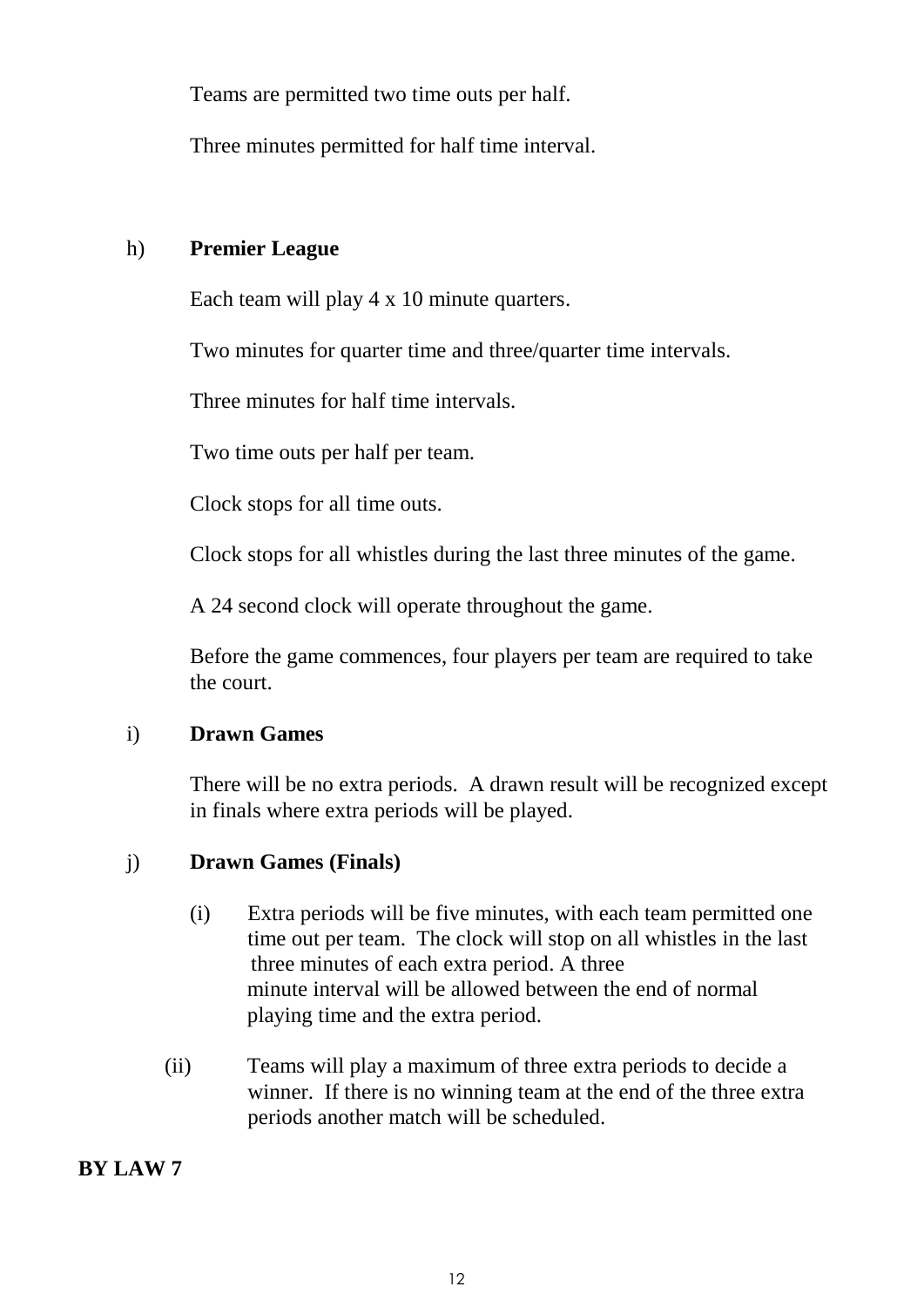#### **FINALS**

a) Finals series will be played at the discretion of the grading secretary with the relevant committee.

#### b) **Finals Qualification**

(i)For players to be eligible to play in finals, they must have played in at least seven games during the season. To have a game credited to an individual player, they must be added onto the electronic scoring system as an active player (which is to be ratified by the Scorer when confirming the game) or they must sign the back of the score sheet seven times after they have played. For the Senior Domestic Competition if a player does not score or foul it is the responsibility of the player (or the competent scorer) to ensure the player was marked as active. Where a scoresheet is used then the player must sign the back of the scoresheet to qualify.

 If a team plays an unqualified player then the team automatically forfeits the right to continue in the final series. Where a player takes the court during the final series and is not qualified, a \$100.00 fine will apply to the club. Teams will not be accepted into the competition the following season until all fines regarding unqualified players are paid in full. Medical certificates must be supplied within 7 days of the injury or illness.

(ii) If a player is injured, to be eligible to have the game credited to them, the player is responsible for making themselves known to the Scorer before halftime to be marked as an active player. Where a scoresheet is used the back of the score sheet must be signed with the word "injured". An injured player must sit on the bench in their club uniform and watch all the game to be credited the game. If an injury prevents the player from being at the game then a medical certificate must be supplied within 7 days of injury.

 If the player is sick and is prepared to sit on the bench for the game, they must sign and write "sick" on the back of the score sheet. If a player is sick and cannot attend a game, they may produce a Statutory Declaration advising the relevant committee.

(iii) A player will not be credited with a bye as part of their qualification.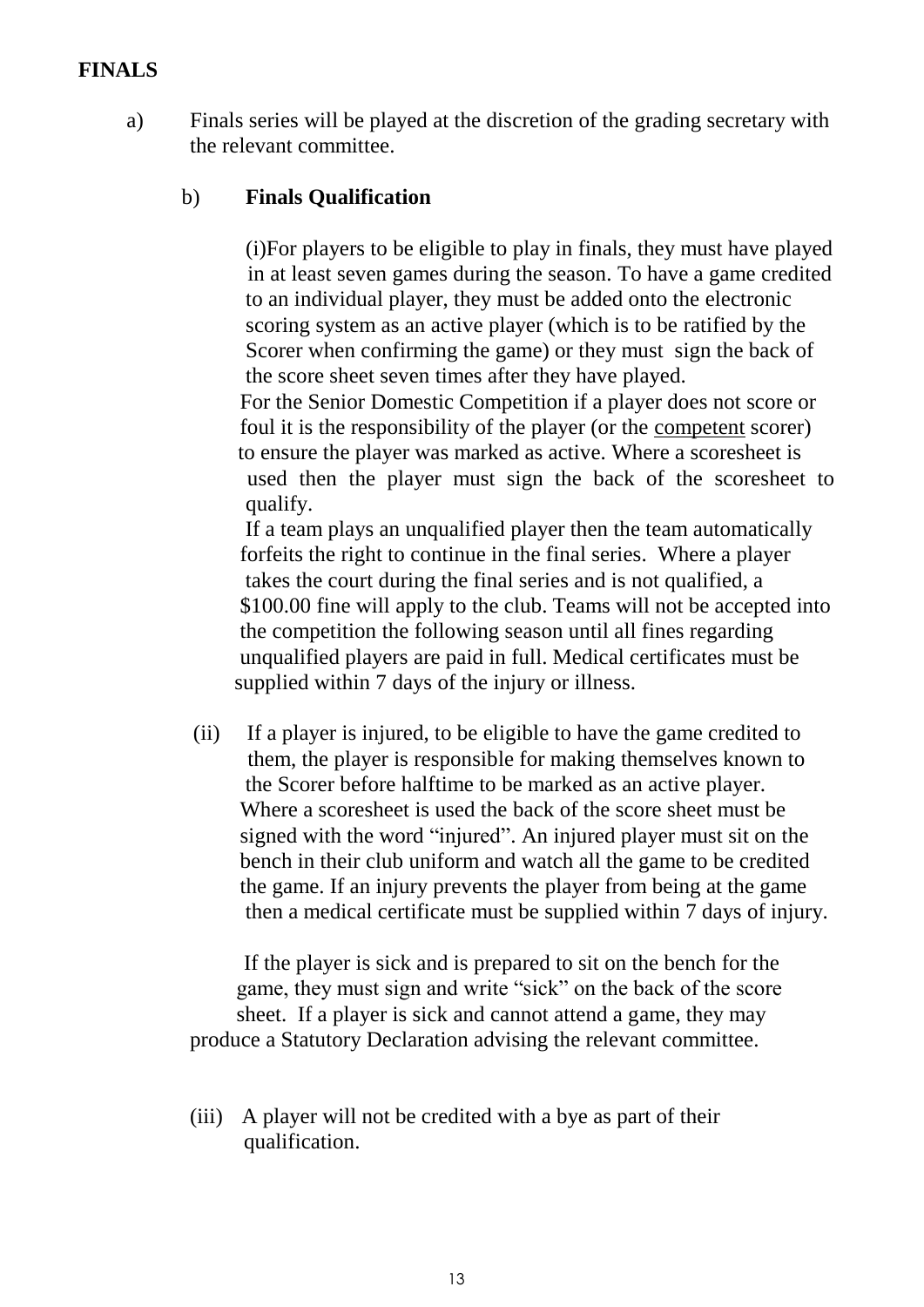(iv) To have a Walkover credited:

 In a Notified Walkover (By Law 4a) all regular players (players who have played in the last 2 weeks) in a team receiving a walkover will be credited with the game towards finals qualifications.

In an Unnotified Walkover (4e) all players from both teams must have their names made active on the electronic scoring system or sign the scoresheet if being used to be credited with the game.

#### **BY LAW 8 JUNIOR COMPETITION**

- a) (i) No new registered player/new player may be introduced into a team within **the last six games** of the season unless:
	- 1. Approval is obtained from the Junior Committee.

2. A player may fill in from a lower age group, or higher age group (provided they are still eligible for the age group) but may only play a maximum of 3 games to avoid a walkover. Penalty is a loss of ALL premiership points for that or any

subsequent game the new player plays.

- (ii) A player is permitted to play two games per day as long as they
	- 1. Register as per By Law 2 B
	- 2. Play one age group up from their qualified age group.
	- 3. Play one grade down from the grade they play in their qualified age group.

Penalty is a loss of all premiership points for that or any subsequent game the player/s participates in.

- (iii) A player can play only one age group above their qualified age. Penalty is a loss of all premiership points for that or any subsequent game the player/s participates in.
- (iv) Teams playing over age player/s will be penalized in accordance with By Law 2 c).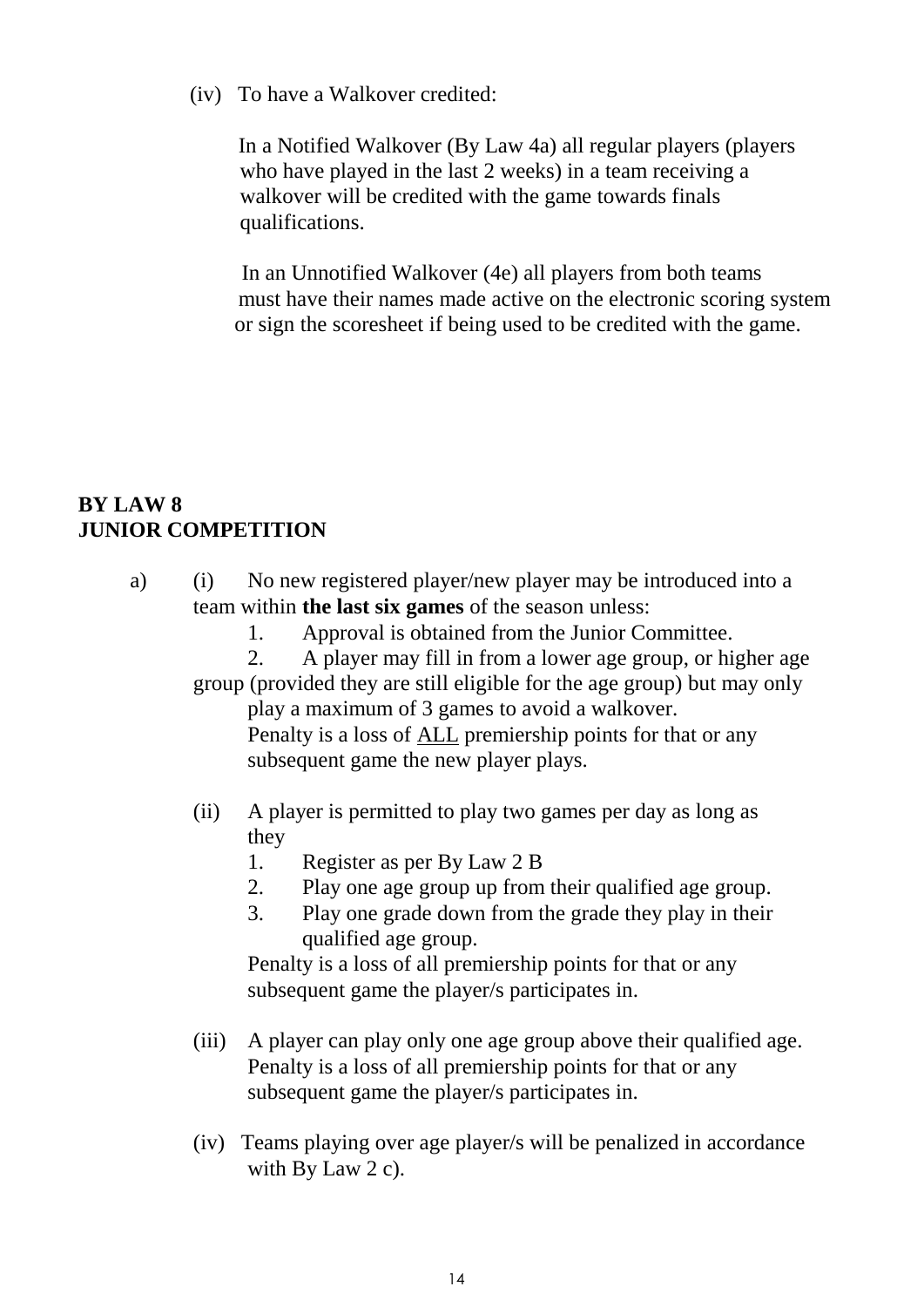- (v) All clubs must have all players registered online before the commencement of the new competition. Failure to do this - refer to By Laws 2a and 2c.
- (vi) A player who plays MORE THAN **two** games with one team (INCLUDING GRADING GAMES) cannot then play with ANY other team in a Lower or Higher grade within the same age group
- (vii) Where a club has more than one team in a grade, as from the **third** week, inclusive from the commencement of the current competition, players cannot transfer from their chosen team.

#### b) **Age Limits**

- (i) There is no minimum age for Junior Competition
- (ii) Summer Competition cutoff date will be  $30<sup>th</sup>$  June ie. if playing Under 14 that player cannot turn 14 on or before 30th June.
- (iii) Winter Competition cutoff date will be  $31<sup>st</sup>$  December ie. if playing Under 14 that player cannot turn 14 on or before 31st December.

# **c) Ball Size**

All junior girls games must be played with a size 6 (small) Basketball as per FIBA Rules.

Junior Boys under 10 - under14's will use a size 6 (small) Basketball Junior Boys under 16 – under 19's will use a size 7 (full size) Basketball.

# d) **Proof of Age**

 (i) All players are to produce Proof of Age by way of a copy of an Extract of Entry, Current Passport, Health Centre Book, Torres Strait Islander Certificate, Letter from School, Driver License or other legal document. Proof of age must be placed in the Birth Certificate box by the end of the grading games.

(ii) Players/Clubs have six (6) weeks to present proof of age. If not received as at week seven(7) then their team will lose points. As at week eight(8) if still not received, and the player continues to take the court then the club will be fined \$100.00 per player and lose points. Fines are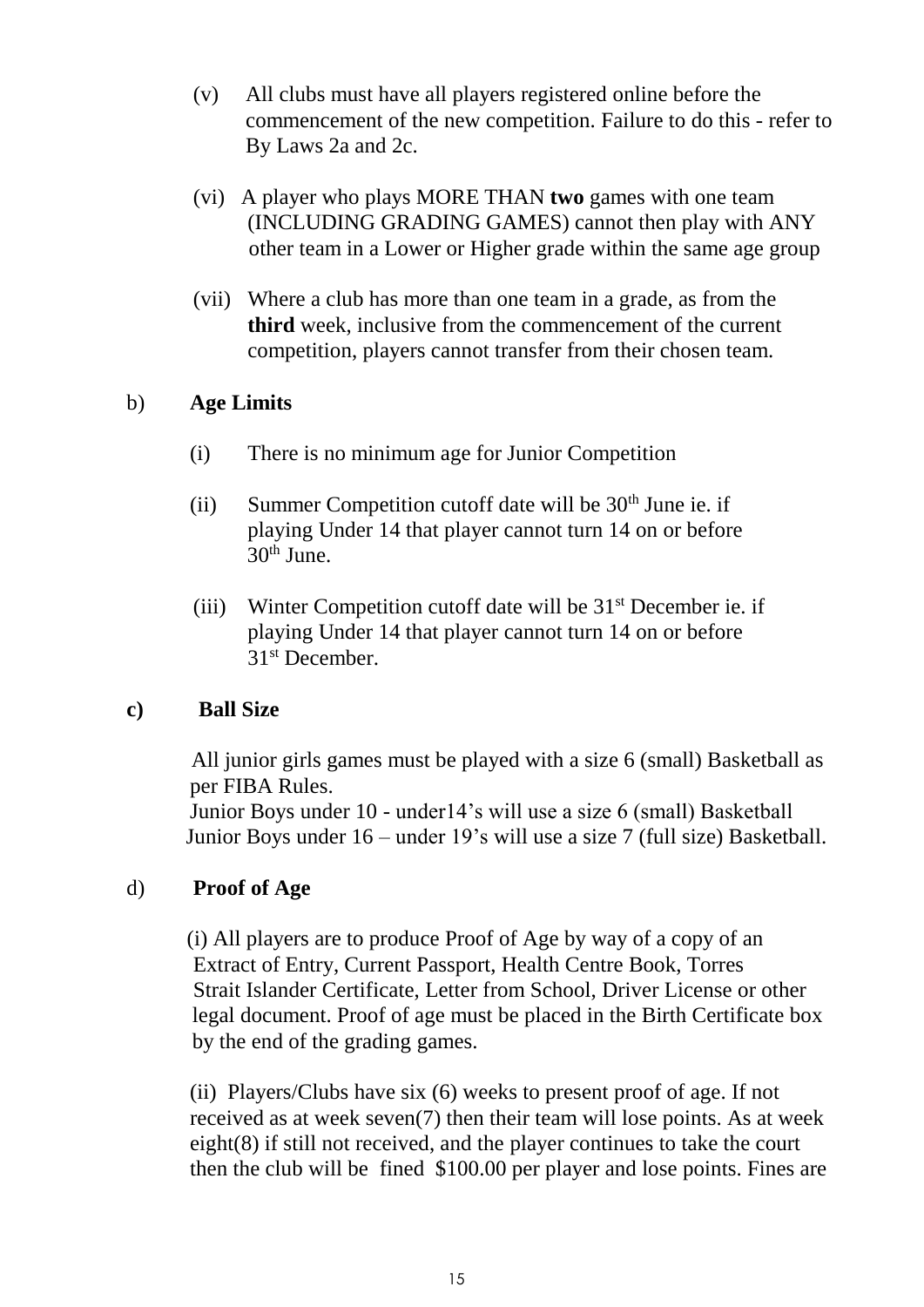payable within seven (7) days or team will be removed from the fixture. Fines and points lost will continue per player until proof of age is presented. Lost points will not be reinstated. Accordingly no games will be credited to the player/s towards qualifying for finals until proof of age is sighted by the committee.

(iii) The Junior Committee reserves the right to ask for proof of age from any player.

#### (e) **Colour Clash**

- a. If the Referees decide that the uniforms of each team are causing a colour clash in consultation with the Referee Supervisor then as per fiba rule the first name team shall change their tops. In the event the Referees do not deem a colour clash but either teams does then that team has to change their top. In affect this rule invalidates any priority that may have been in place.
- b. In the case of Grand Finals any team that qualifies from Semi Finals straight through to Grand Final will have priority singlet colour. This decision has been made in consultation with the Referee Association, Referee Supervisor and the Junior Domestic Committee.

#### (f) **Rule Changes**

- (i) Under 8's are permitted to shoot fouls shots from the broken circle line.
- (ii) Under 10's and 12's are permitted to shoot fouls shots from the small line between the broken circle line and the foul line.
- (iii) 5 seconds in the key will apply to Under 8's, 10's and 12's competitions in lieu of the 3 second rule.
- (iv) Under 8's, 10's, 12's and 14's, and all girls teams, will use a number 6 (small) size basketball.
- (v) The three point line is not applicable to Under 8's and 10's competitions.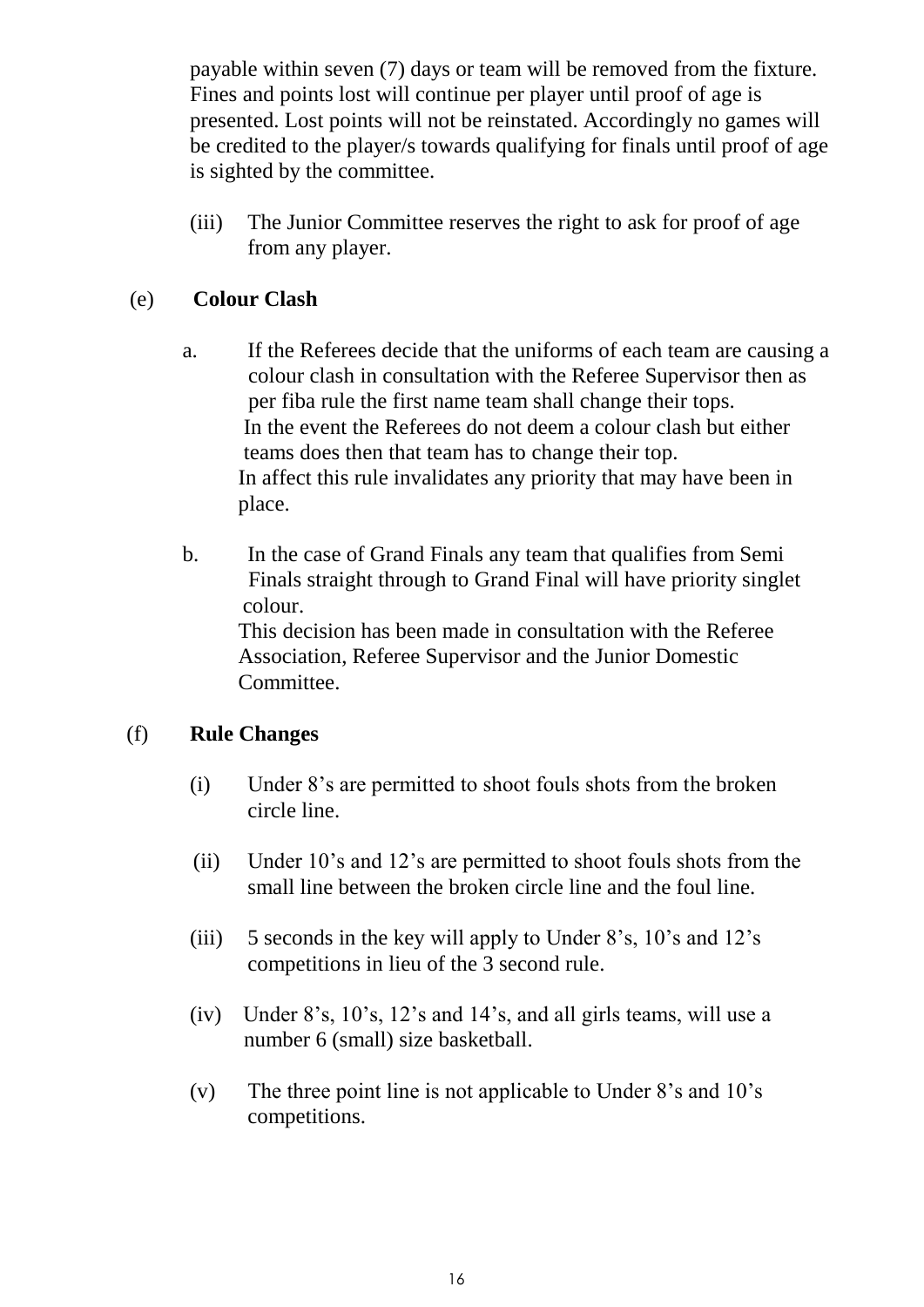- (vi) In Under 8's, when a team is 10 points ahead of the opposing team that team must fall back to be behind the three point line. To play defense outside the three point line will cause a violation.
- (vii) In Under 10's, when a team is 15 points ahead of the opposing team that team must fall back to be behind the three point line. To play defense outside the three point line will cause a violation.
- (viii) During Under 8 and Under 10 games, should a player be injured the game must stop immediately and the injured player seen to. All other age groups are as per the FIBA rule book
- (viii) In all age groups from Under 10 to Under 19 in both boys and girls, after successful basket or violation (Referees whistle) when a team is 25 points ahead of the opposing team, they are to play half court defence. To play defence over the half court line will cause a violation.
- (viiii) If a team reaches the mercy score –

The scorer on the clock **MUST** press the horn and notify the referees that a team has reached the mercy rule score just like you would if a team had 8 team fouls. By doing this there should be no reason why a team is not made to go back behind the line and use the mercy rule.

(viiiii) Any junior domestic player who receives a technical foul shall be penalized by sitting out of the game for 3 minutes of playing time, regardless of the reason for the foul. Coaches may substitute in any other player. This rule does not apply for a Bench Technical Foul.

#### (g**) Under 8 teams**

All under 8 competition will be played with the size 6 (small) Basketball. The under 8 competition is no longer mixed. If you wish to enter full teams of boys or girls you may do so. These will be graded on their ability regardless of whether they are boys or girls teams. If you still want to enter a mixed team you can but you do not have too.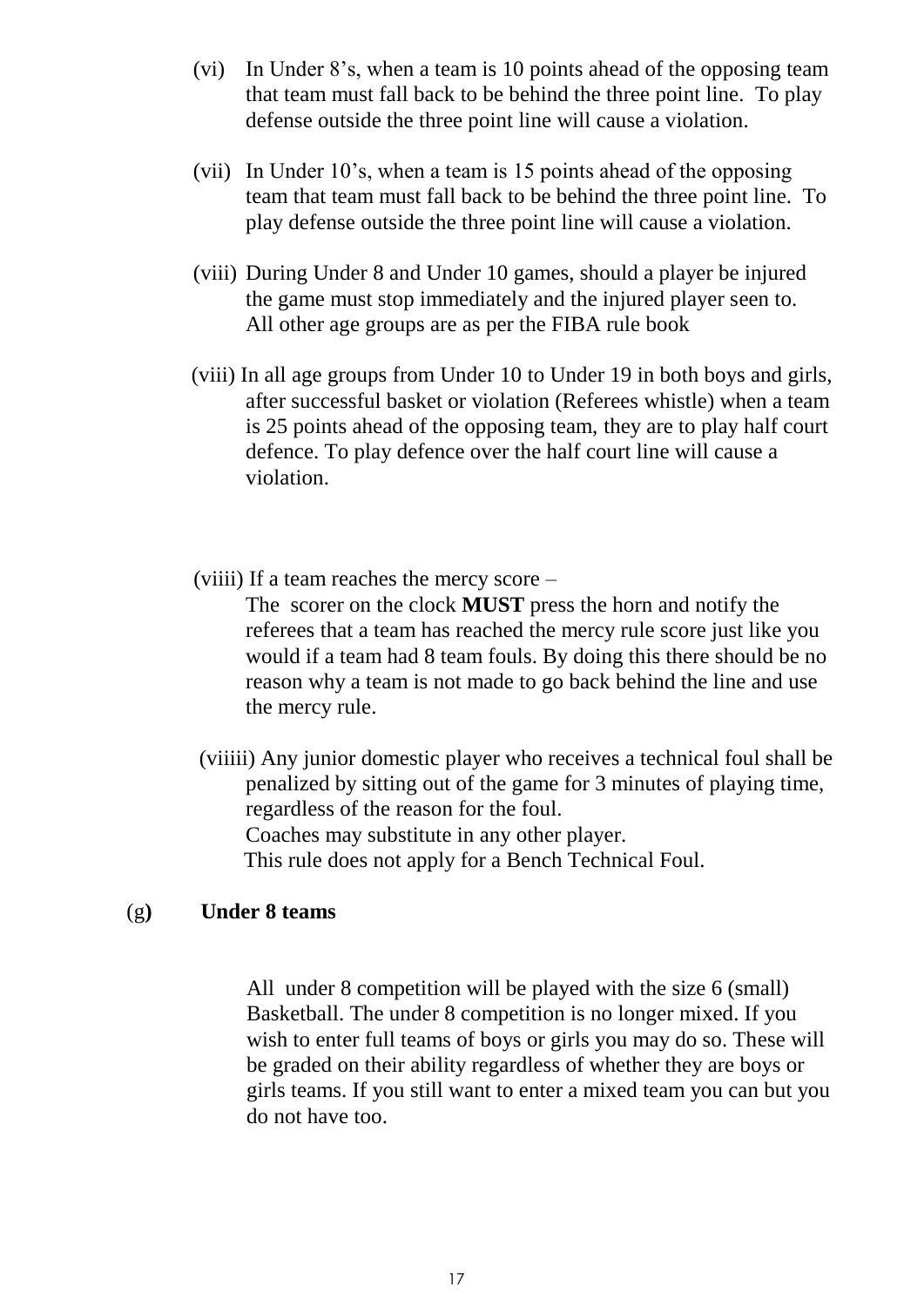No new registered player/new player may be introduced into a team within the **last six games** of the season unless: 1. Approval is obtained from the Junior Committee. Penalty is a loss of ALL premiership points for that or any subsequent game the new player plays.

For players to be eligible to play in finals, they must have played in at least seven (7) games during the season. To have a game credited to an individual player, they must be added onto the electronic scoring system as an active player (which is to be ratified by the Scorer when confirming the game) or they must sign the back of the score sheet seven times after they have played.

- (i) The clock does not stop during the game, except for referee's time out. (e.g Injuries, heat rule etc.)
- (ii) Teams will be permitted two time outs per half (1 minute each). No time outs will be permitted in the last three minutes of each half (to allow maximum game time for the players).
- (iii) Each player is permitted 5 fouls.
- (iv) Five second rule in the offensive key shall apply.
- (v) No  $(3)$  point shots. Shots taken from outside the three point line that are successful will be counted as two points on the electronic scoring system/scoresheet and scoreboard.
- (vi) If a goal is shot in the opposition's basket points will be awarded to the opposition team.
- (vii) Foul shots/free throws will be taken from the closest points of the free throw circle to the ring.
- (viii) Travelling-two steps then dribble will be accepted by the referees. Any steps taken once a player has stopped dribbling (except for a layup or pivot) will be called as travel.
- (ix) Double dribble once a player has stopped with dribbling the ball, they must pass or shoot it. Dribble, stop, dribble is a violation. Players need to learn to bounce the ball with one hand only.
- (x) Centreline violation will apply.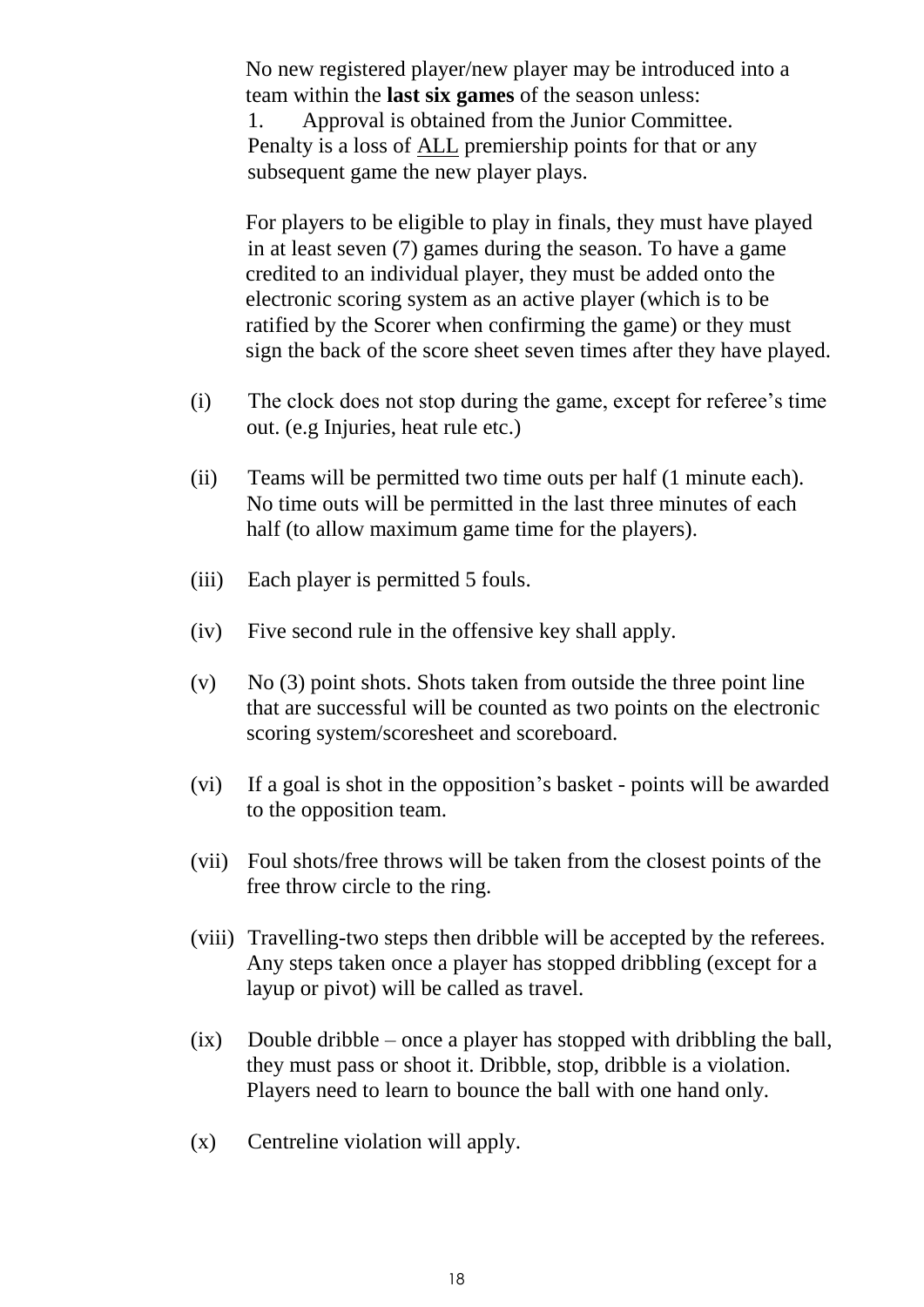- $(x_i)$  10 point rule when a team has a 10 point lead on the opposing team, they must fall beck behind the 3 point line, until the other team has entered the inside of the three point area. To defend outside this area/3 point line prior to the other team's entrance will result in violation to be called.
- (xii) Game will have two referees.
- (xiii) Referees are encouraged to explain violations to children when called. Players need to understand that a foul is a penalty.
- (xiv) All referees decisions will be final and calls will be made in accordance with the Association rules and Under 8's Referees guidelines.
- (xv) Game will be played on 8ft rings where available.

#### **General Information**

- To provide maximum game time for the players, please ensure all players shoe laces are tied up properly before taking the court.
- In hot weather there will be compulsory umpires time out called as close to the 9 minute mark as possible. (Check with Supervisor for temperature details).
- All coaches, parents and players are expected to abide by the Codes of Conduct during the **games at all times**, if there are any concerns that need to be dealt with, refer them to the under 8's Supervisor as soon as possible.
- Under 8 players are developing their skills and gaining an understanding of the game when playing. This should be kept in mind at all times. Positive encouragement and comments are highly recommended. No negative comments towards coaches, referees, players or spectators will be tolerated at **any** time, for **any** reason. The under 8 competition is run with a no tolerance policy. Anyone displaying unsportsmanlike behavior will immediately be removed from the stadium.
- Referees need to talk to players and explain what they are doing wrong.

#### **BY LAW 9 SENIOR COMPETITION**

#### a) **Registration**

#### **Age Limits**

No player under the age of 15 may participate in open age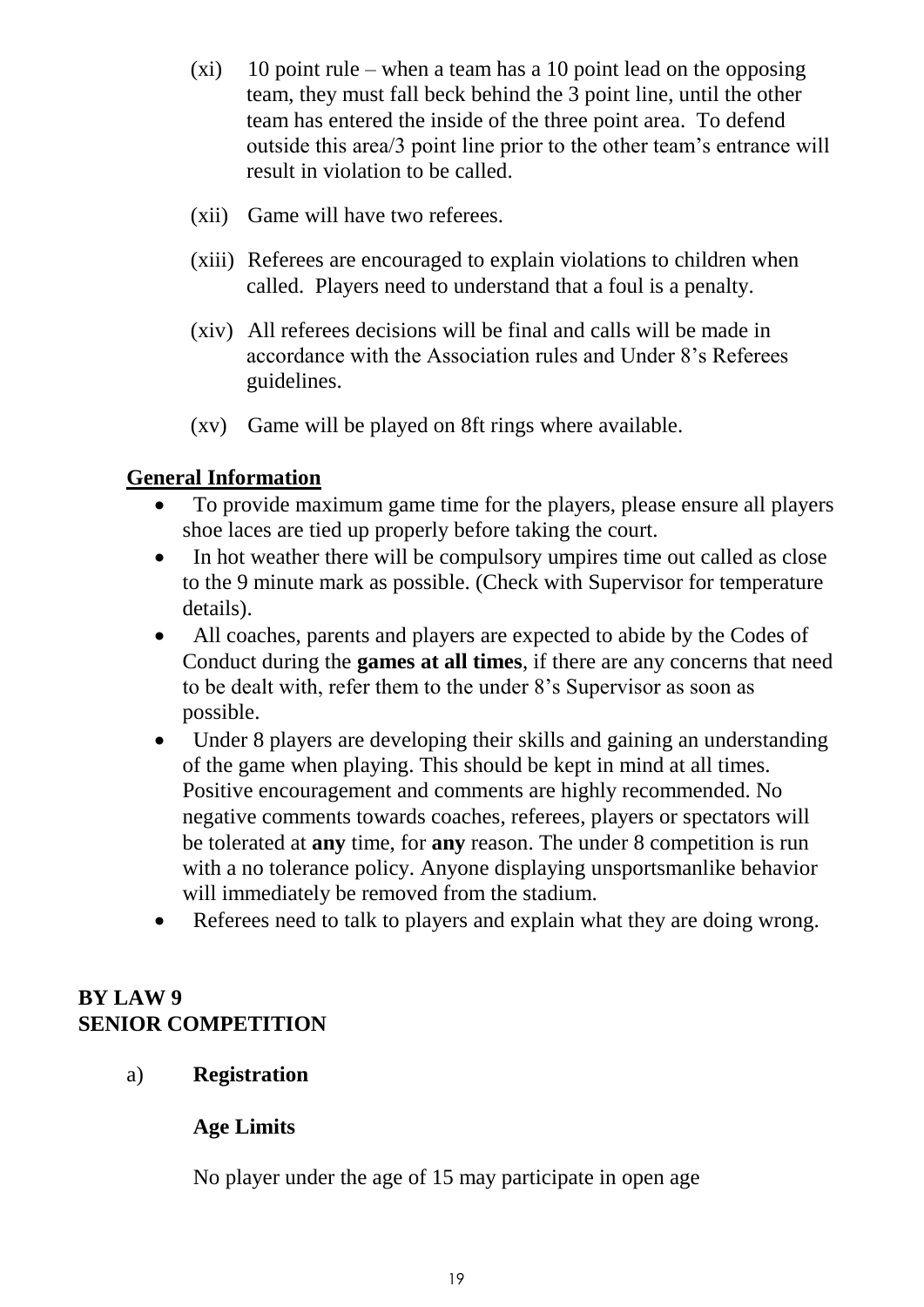competition. An offending team will be penalized in accordance with By Law 2 c).

#### b) **Game Limits**

No player shall play in more than one game per night after their first game on that night, except where a player plays in a mixed team, veterans or a Premier League Team. An offending team will be penalized in accordance with By Law 2 c)

# c) **Ball Size**

All women's games must be played with a size 6 (small) Basketball as per FIBA Rules. Men will use a size 7 (full size) Basketball. Mixed competition will use a size 7 (full size) Basketball.

# **BY LAW 10 SENIORS – MIXED**

a.) A team must be represented by at least two females and two males on the court to begin the game ONLY; the fifth play can be either male or female. As the game progresses if due to injury or players fouled out of the game, the team can continue with either 5-4-3 or 2 players. However at no time can there be more than 3 players of the same sex on the court.

b.) As the game progresses if due to injury or players fouled out of the game, the team can continue with either 5, 4, 3 or 2 players. However at no time can there be more than 3 players of the same sex on the court.

c.) If prior to the commencement of the game, a team cannot field the required players as per 10 a), normal late start penalties will apply. After ten minutes has elapsed, and a team is still unable to fulfill this requirement, then the normal walkover penalties will be applied.

d.) Male players are only allowed in key area during first half – no females Female players are only allowed in key area during second half – no males. PENALTY: Violation, side ball to the opponents.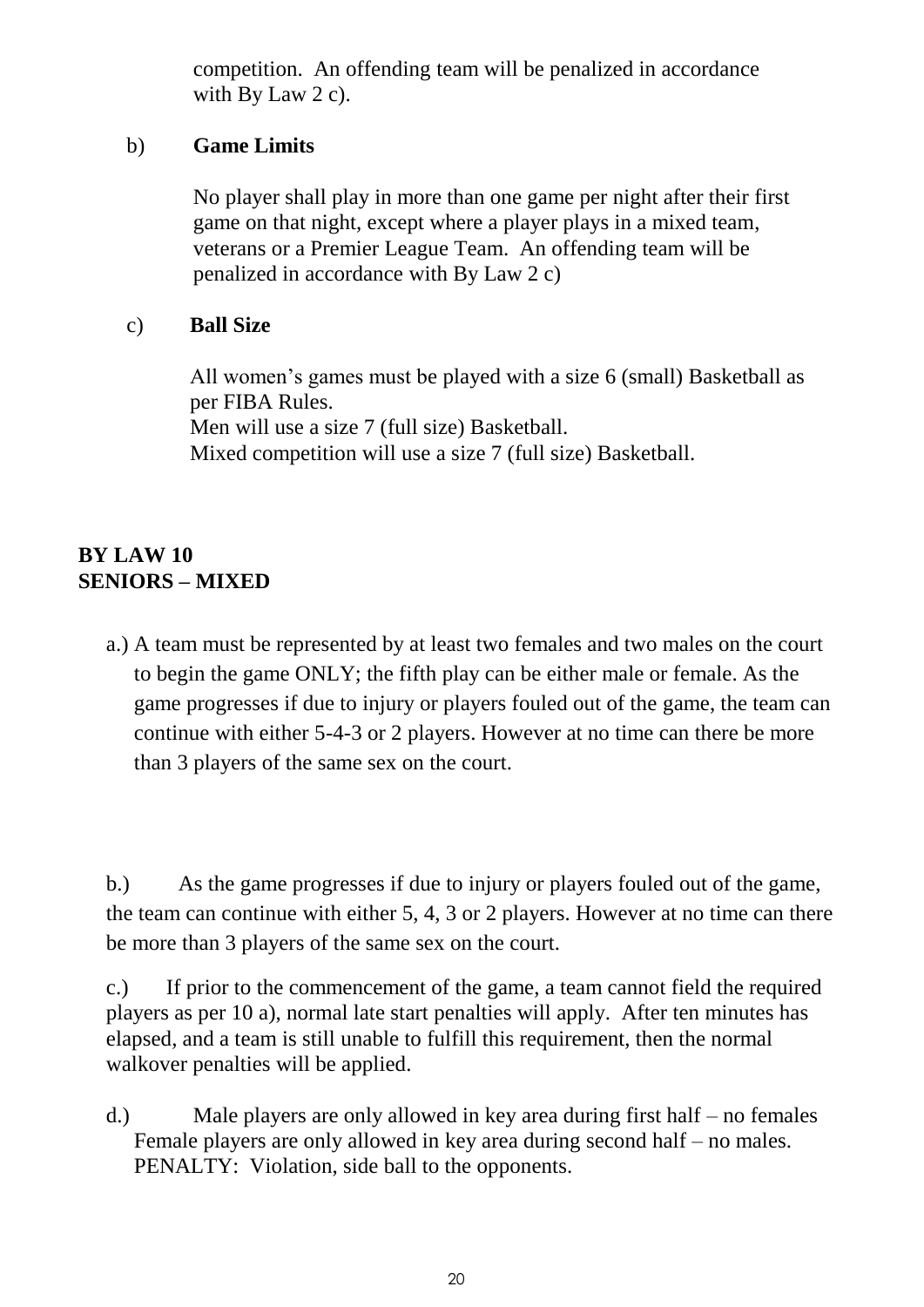e.) Any intentional defensive key violation by male/female players will be treated as basketball interference. ie, an automatic two points to the opposing team. After the first warning by either referee, further intentional infringements of this rule will be penalized by a technical foul (for unsportsmanlike conduct) to the offending player.

f.) Player fouls – Female players are only allowed five fouls. Male players are only allowed four fouls.

# g.) **10 Point Rule**

(i) No player will be allowed to score more than ten points. When all players are present, and recorded on the electronic scoring system/score sheet have

 scored ten points, then all players are allowed to score a further four points and a team score may advance in increments of four points per player until the end of the game.

(ii) If an injured player who has not scored his/her 10points is subbed out of the game, and all other players score their 10 points. The court captain has to inform the referee if the injured player will return to the game before any further points can be awarded to the team. If the decision is made that the play won't return to the game then under no circumstances can the injured player take any further part in the game. (For example in the event players are fouled out)

- (iii) Prior to all players scoring ten points the following will apply:-
	- 1. If a player on nine points scores a field goal, only one point is allowed.
	- 2. If a player on ten points receives an unsportsmanlike foul she/he may nominate another player in their team to take the free shots
	- 3. If a player on ten points shoots and the basket is good, a violation will be called and no score will be allowed and the opposing team will be awarded the ball from the sideline.
	- 4. The above applies also to a player on three or four points in increment situation.
	- 5. If all players in a team have reached their 10 points except for one who then becomes fouled out then the rest of the

team players can revert back to g(i).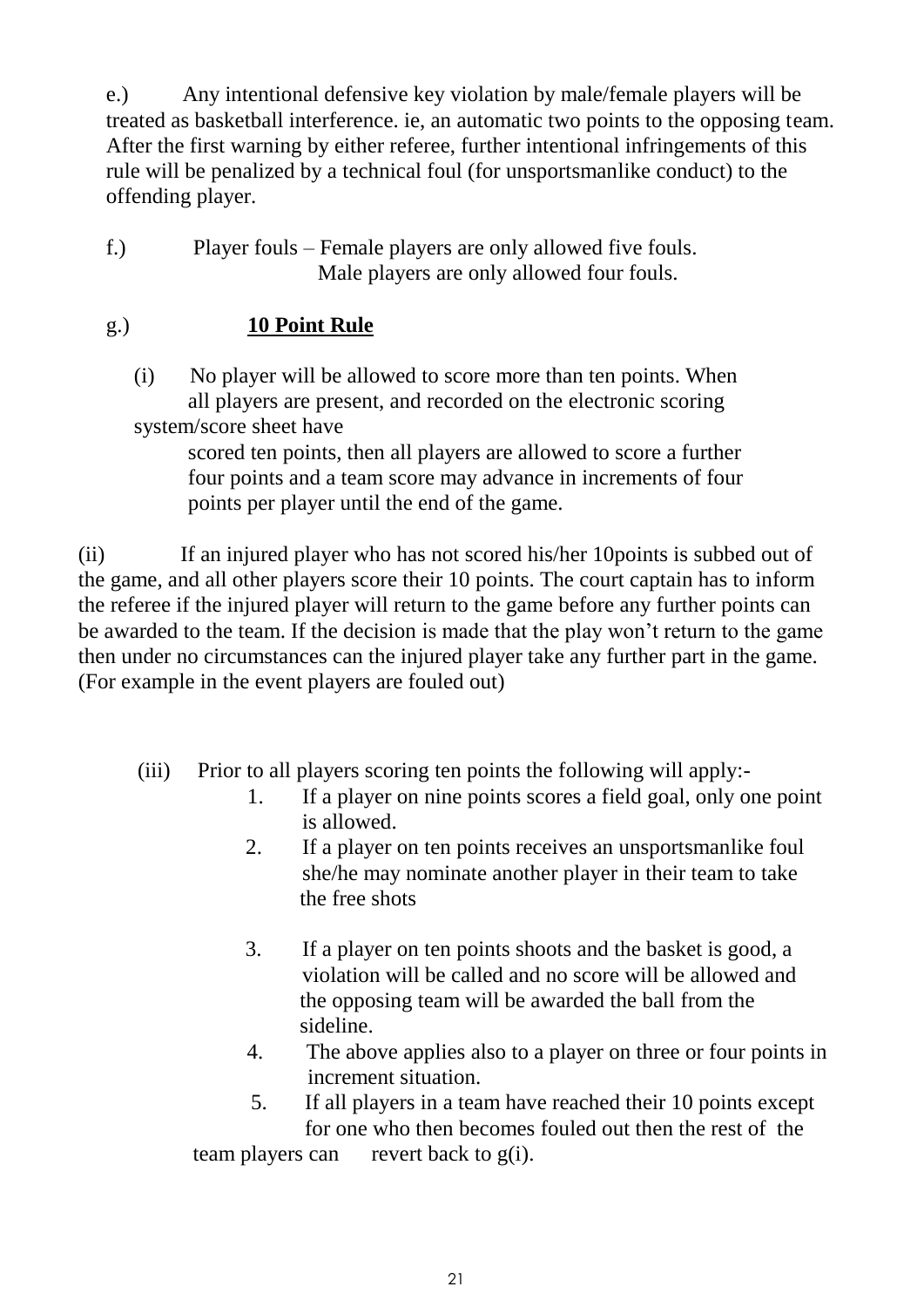- **g)** Unduly rough play will not be condoned, nor will rude or obscene language.
- **h)** All other rules of basketball will apply.

#### **As this is a social competition, we ask all players to play the game in a social manner - enjoy yourselves.**

#### **BY LAW 11 VETERANS**

a) **Registration**

#### **Age Limits**

- (i) The minimum age required is 30 years for men and 30 years for women. Proof of age may be requested, at any time, by the relevant committee.
- (ii) The penalty for playing an under age player will be in accordance with By Law 2 (c).

#### **BY LAW 12 TRIBUNALS**

a) The Victorian Basketball Association Regional Tribunal meets at call on a convenient evening at the Main Stadium

# **BY LAW 13 PLAYER MOVEMENT**

a) A player who plays in more than two games with one team (including) grading games cannot then play with any other team in a Lower or Higher grade within the same age group. This includes players transferring from one club to another.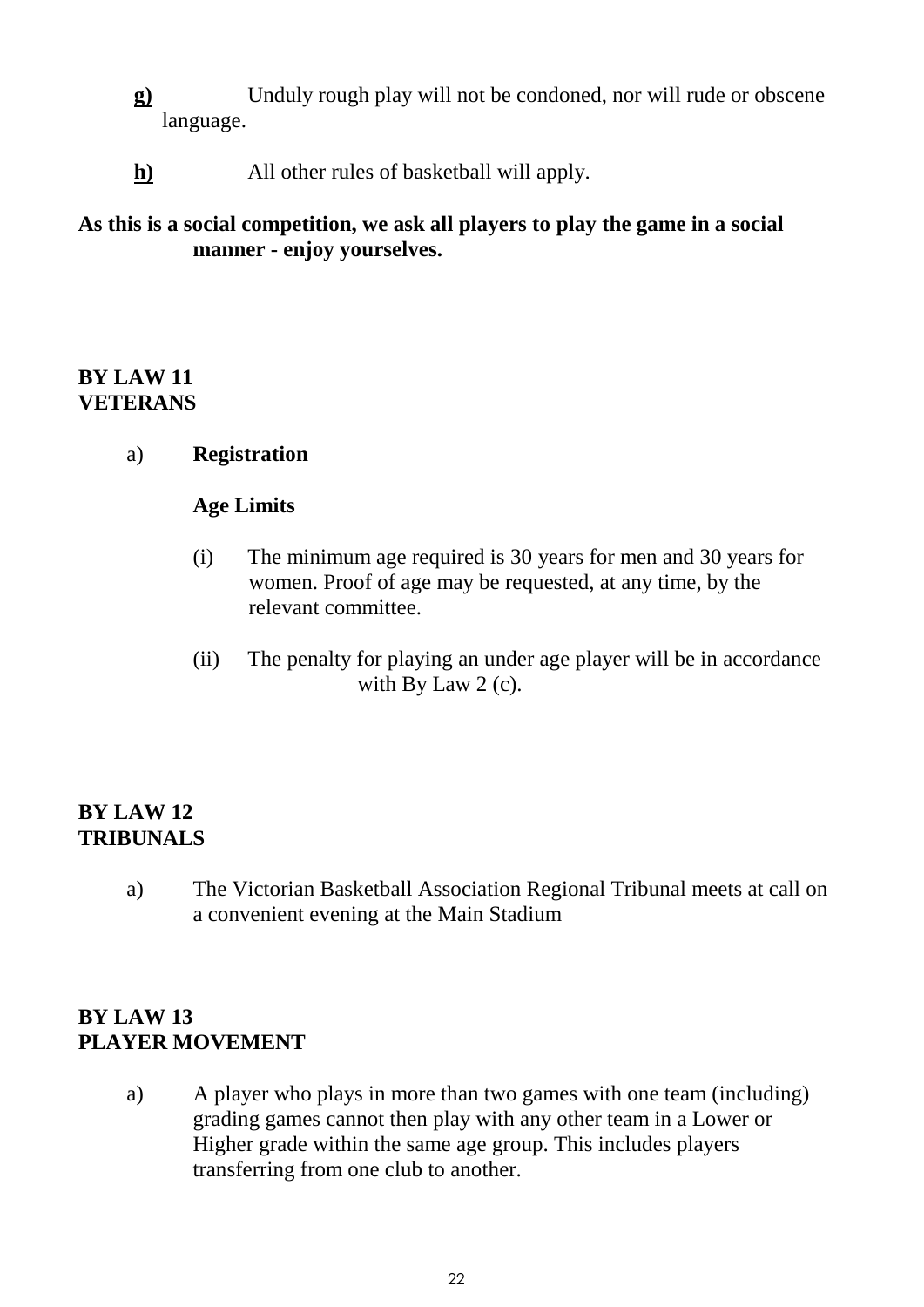b) A player cannot drop down more than one grade on any one night without the permission of the relevant committee.

#### **BY LAW 14 CLEARANCES**

- a) Clearances will be opened up as from the first week of finals. All clearances must be processed online and finalized by the relevant Club that the player is going to by the **Friday of the second grading** game or round of the competition.
- d) All clearances must be processed by the clearing club within fourteen days of the date of the application for clearance. The controlling Committee must be notified of any change of officials authorized to approve the online clearances.
- e) Teams playing without clearances will be penalized ALL premiership points for the games in which those players participated.
- f) If a player has not played for TWO Full seasons, and there are no financial obligations to his/her old club or the Association, an automatic clearance will be granted at any time during the season. Granting of this clearance can only be approved by the controlling Committee or the Executive Officers of the controlling Committee.
- g) If a player is cleared to another club she/he must qualify for the finals from the date of the clearance.
- h) A clearance is required for all players when a team has been disbanded. Clearances may be submitted at any time and left to the discretion of the relevant committee for grading.

# **PENALTY – as per By Law 14e**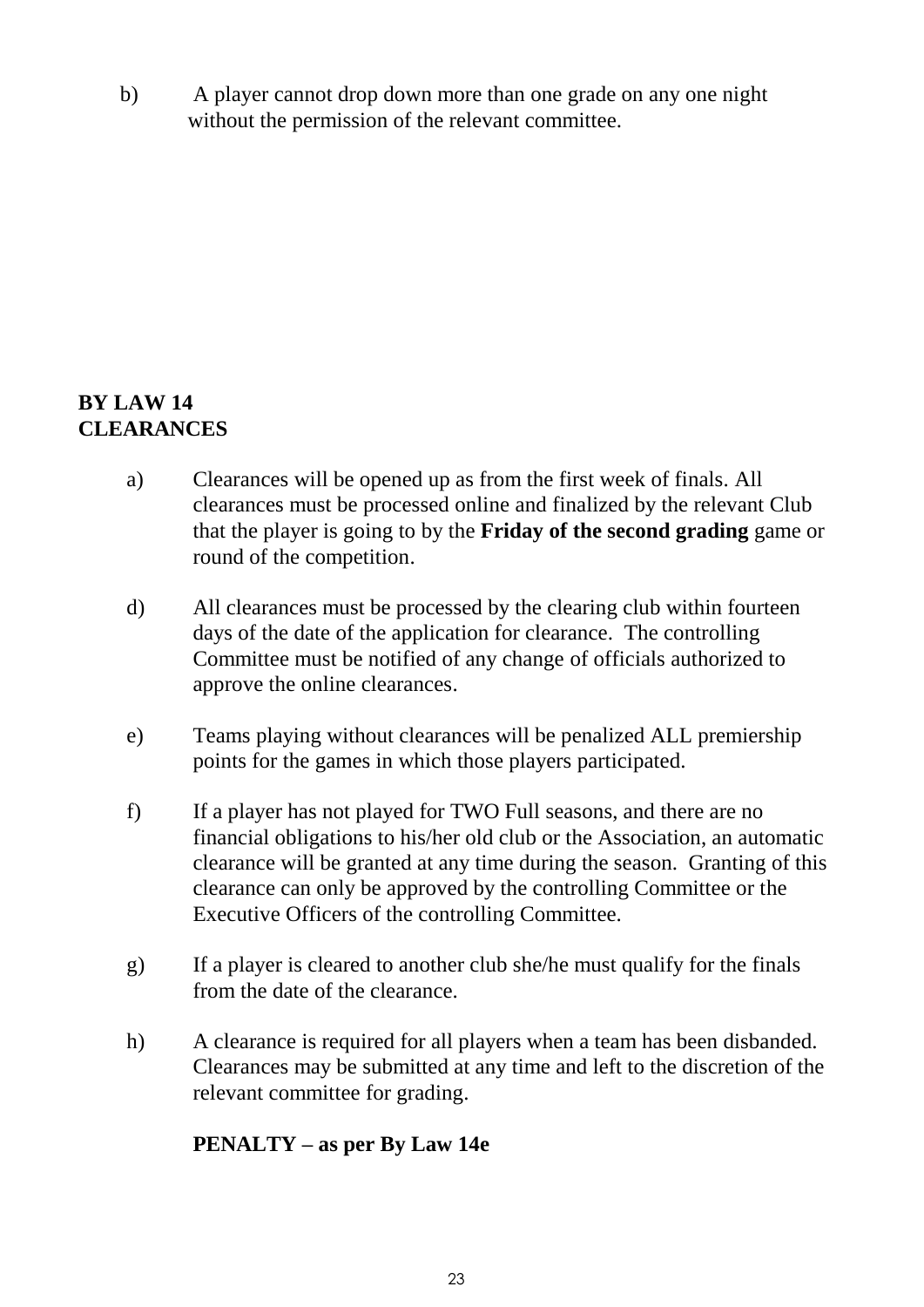i) Open clearances will not be granted. No clearance will be granted after the second week of the competition without the permission of the relevant committee unless it refers to By Law 14f

#### **BY LAW 15 POACHING**

a) Poaching of players from other clubs is an offence which will not be tolerated at any time by the Association. Poaching can only be considered if the person concerned is willing to put it in writing.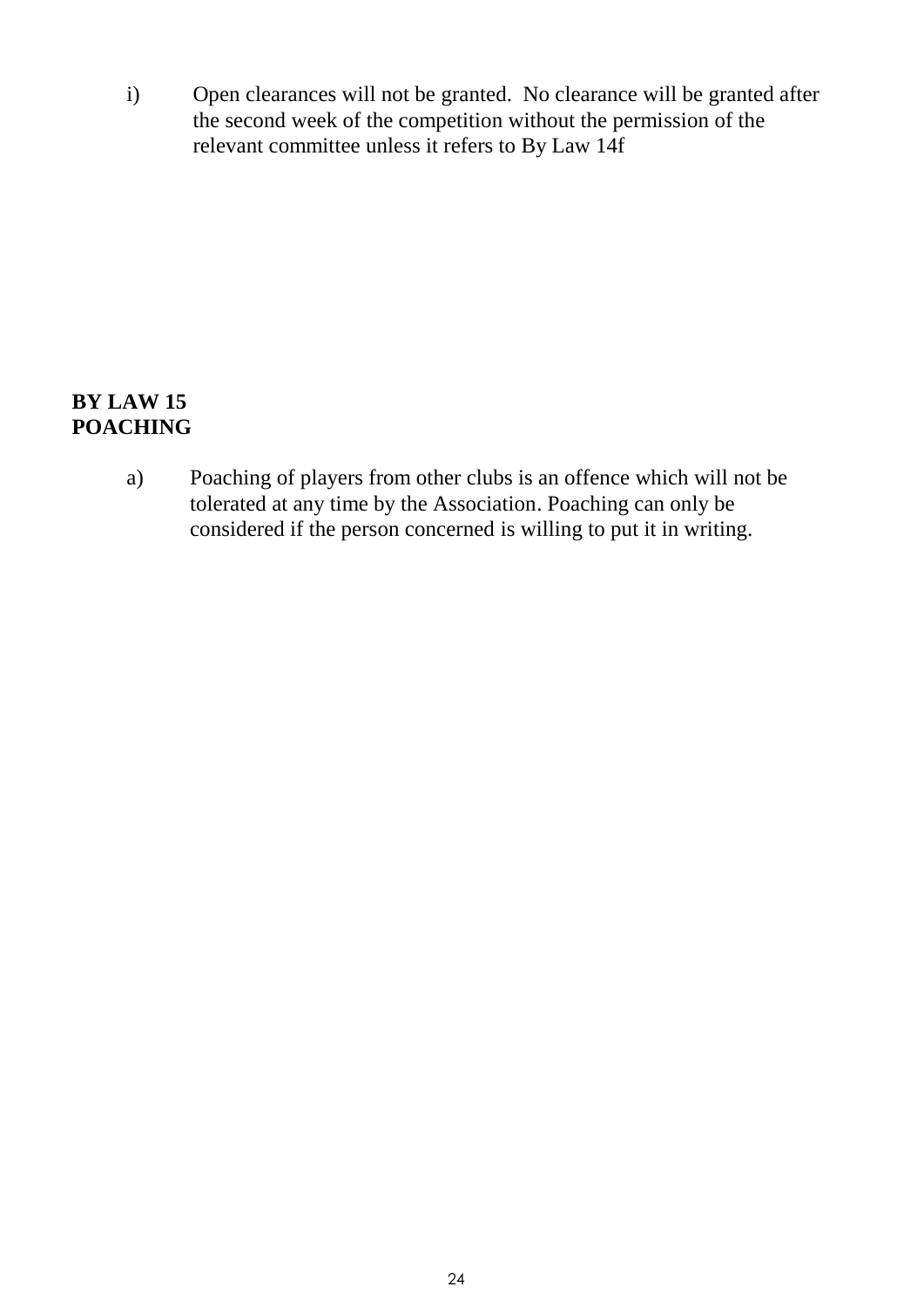#### **BY LAW 16 FINGERNAILS AND JEWELLERY**

- a) No player will be permitted to take the court with fingernails visible above the level of the fingertips. Taped fingernails are permitted. Gloves are permitted to be worn.
- b) Wedding rings must be taped.
- c) No player will be permitted to wear objects that may cause injury to themselves or to other players. The following are not permitted headgear, hair accessories and jewellery. Jewellery includes both sleepers and studs for both female and male competition. The wearing of plastic studs (as per Basketball Victoria ruling 2005) is permitted.
- d) Any player wearing an object that might cause injury will be asked to remove the object. If a player claims that a particular item of jewellery cannot be removed, then the referee should instruct the player/s that he/she must cover the object with suitable protective device such as tape or a band-aid. The player/s may not participate until the referee is satisfied that the object is appropriately covered.
- e) Consistent checks of fingernails and jewellery are to be done by the referees prior to the commencement of the game and before the game clock is switched on. Players must be in uniform and on court two minutes before the scheduled time of the commencement of the game for fingernail and jewelry checks.
- f) If a fingernail/jewellery check is requested by a team, then the referees will carry out that check at the first available stoppage of the game.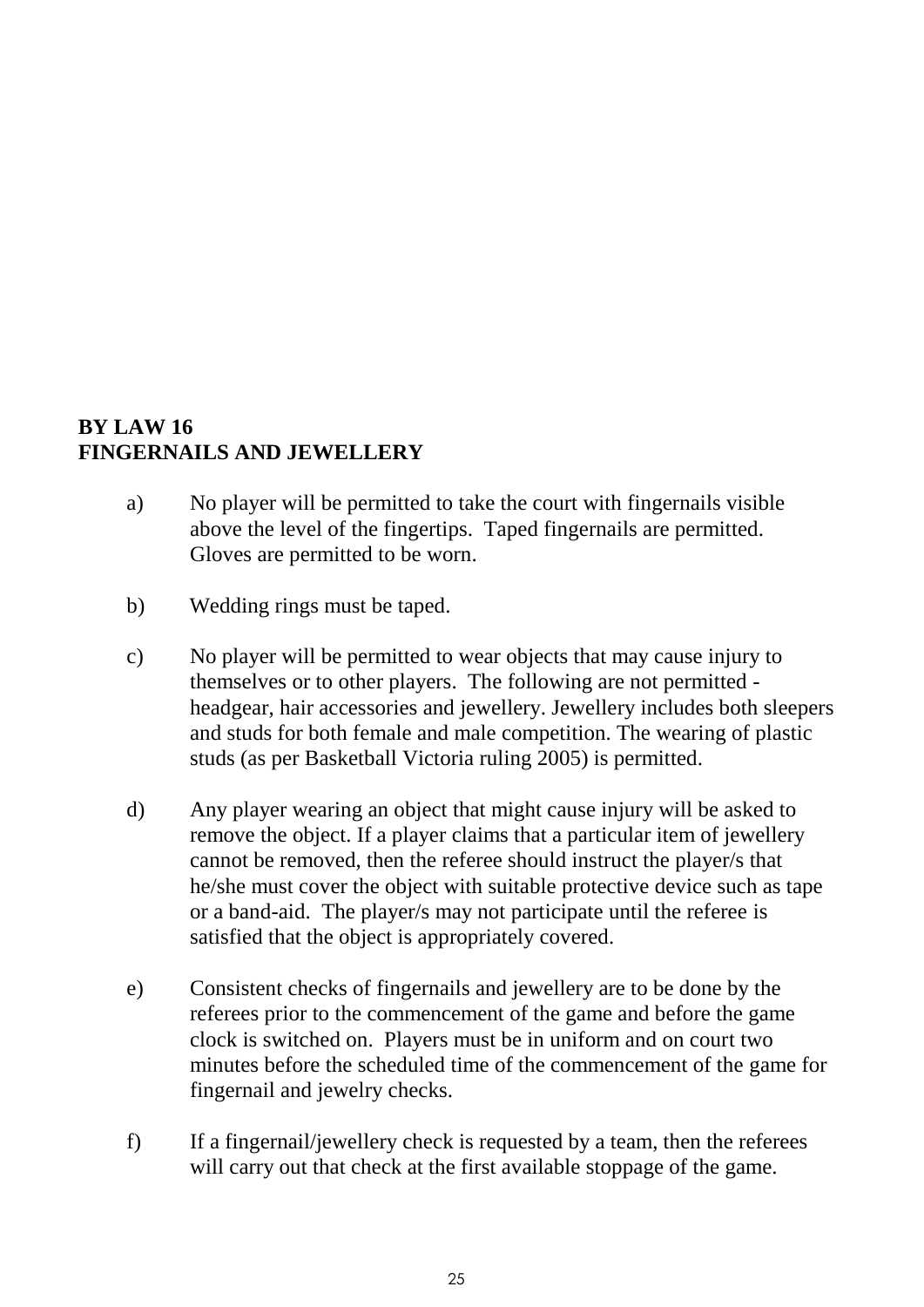# **BY LAW 17 BLOOD RULE**

- a) Any player with an open bleeding wound must be substituted immediately from the court.
- b) Before the player is allowed back into the game, the wound should be treated so that no further bleeding occurs. The wound should be covered or sutured.
- c) A Player may not enter the court or remain on the court in a uniform with blood on it. Where blood appears on any part of the uniform, the player must change that part of the uniform. No penalty will apply if the substitute uniform does not match the normal team uniform. (Referees discretion will apply in such cases).
- (d) Washing off blood from the uniform is not acceptable.
- (e) Wet uniforms are not permitted due to the fact that a player can fall to the floor and hence create a slippery environment where players can injure themselves by slipping over. Also the fact that the uniform has been dampened does not mean the blood has entirely gone as duty of care needs to be applied on blood and not just wet it or cover it.
- (e) Blood on the ball Replace the ball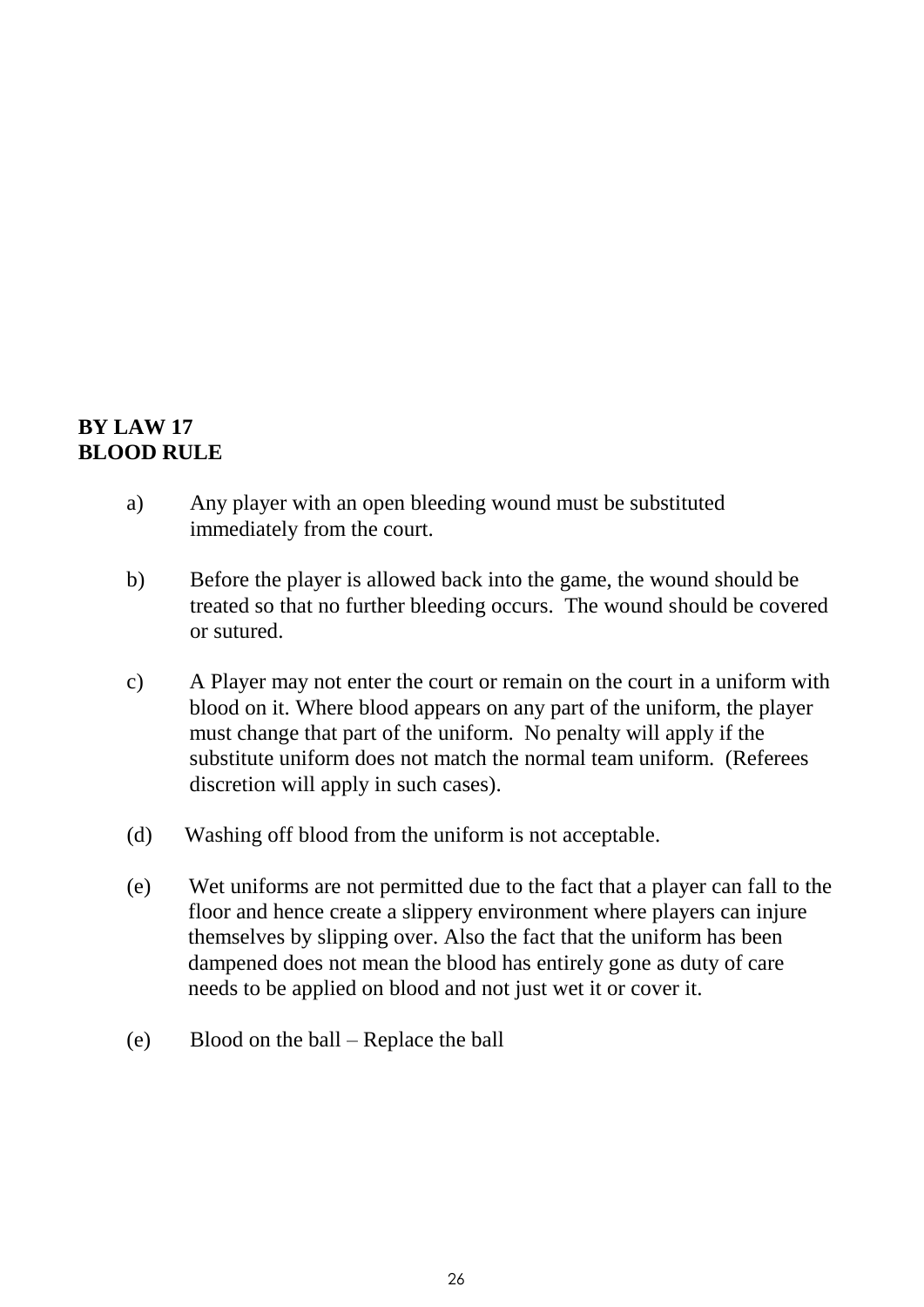# **BY LAW 18 DAMAGE TO THE ASSOCIATION PROPERTY / VENUES**

- a) Offending parties and their registered club/team will be prosecuted. Full restitution will be sought
- b) Persons who smell of intoxicating liquor or any foreign substances will not be permitted to enter any stadium or venue under the control of the WCBA.
- c) The consumption of alcoholic beverages is not permitted within the WCBA controlled stadiums, venues, car parks or their surrounds.
- d) Smoking is not permitted within WCBA controlled stadiums or venues.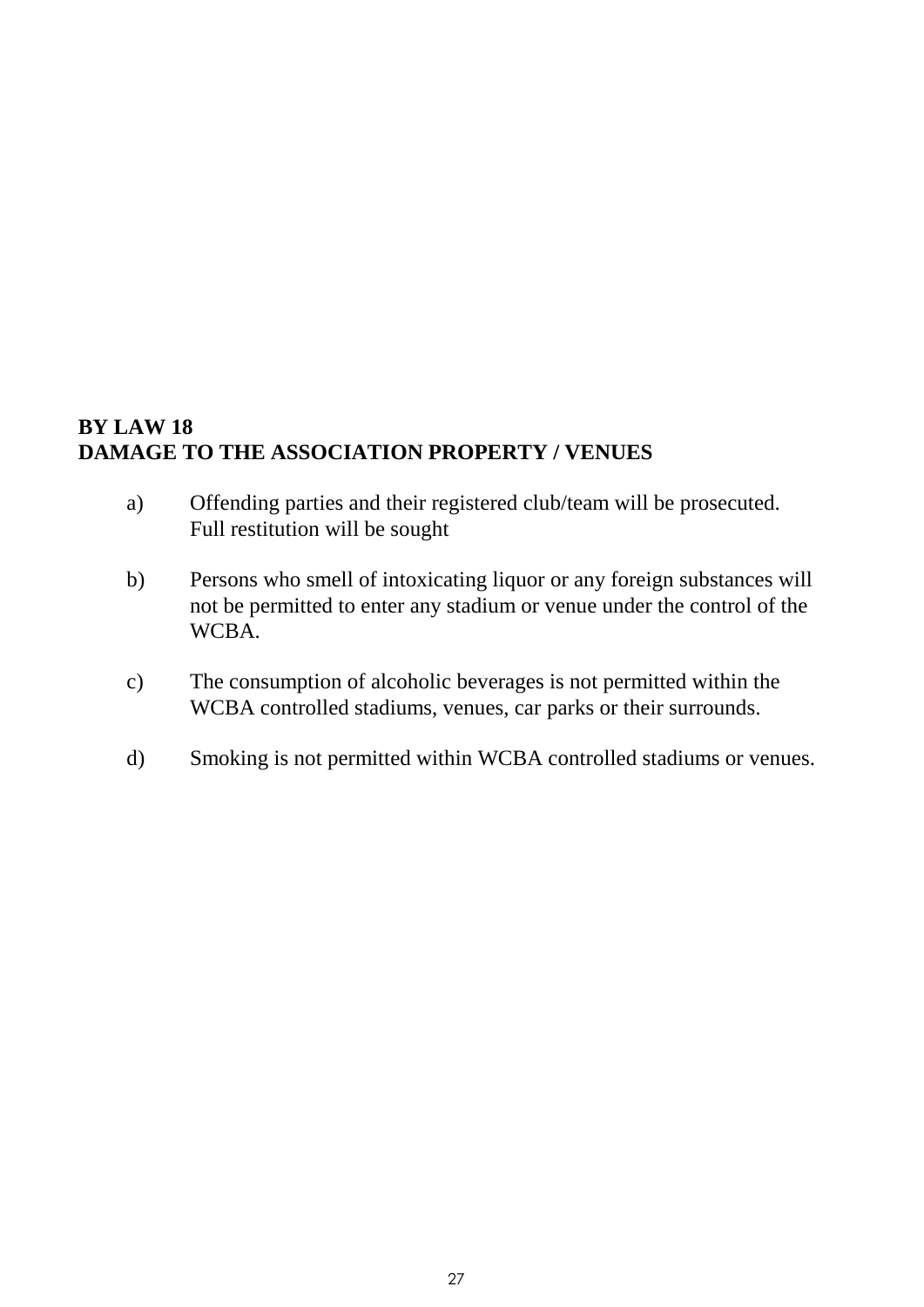# **BY LAW 19 PROTESTS**

- a) Protests or complaints against Referees or Officials are to be lodged in writing to the WCBA Executive Committee within 48 hours of the incident.
- b) Ignorance of the By Laws will not be considered as acceptable grounds for appeal.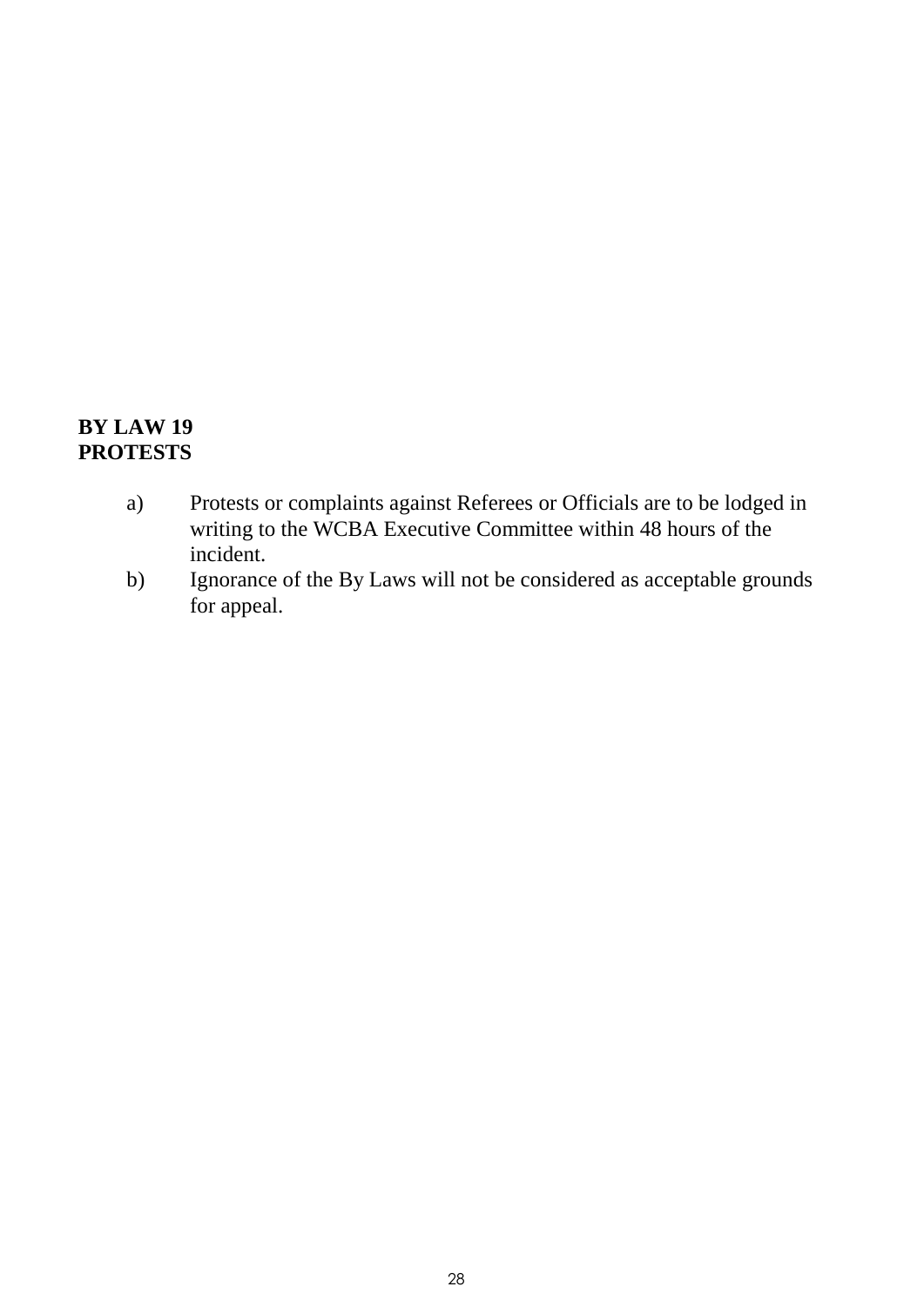#### **BY LAW 20 HEAT POLICY**

(a) Once the temperature of the stadium goes beyond the 32 degrees Celsius, the next scheduled game will be played under the following rules.

Domestic 50 minute schedule

Games will continue on 50 minute schedules

Two (2) halves of eighteen (18) minute duration

- Two (2) time outs per team per half
- One (1) compulsory time out called by referees at the first opportunity closest to the nine (9) minute mark of each half

The match clock will stop for each compulsory time out.

 If the temperature drops below 32 degrees during the day or night the above heat policy will be cancelled. Games will be changed back to the normal timing rules at the commencement of the next timeslot. Stadium A (courts 1&2) and Stadium B (courts 3&4) will operate separately according to the above ruling.

This by law is introduced as a precaution to reduce the risk of injury of sickness due to the effects of heat on players and officials. The WCBA recommends that under these circumstances all players and officials should use the compulsory time outs to receive liquid replenishment and rest.

(b) When the court temperature reaches 40C games must be abandoned. Subject to any rule or ruling by a competition organiser,